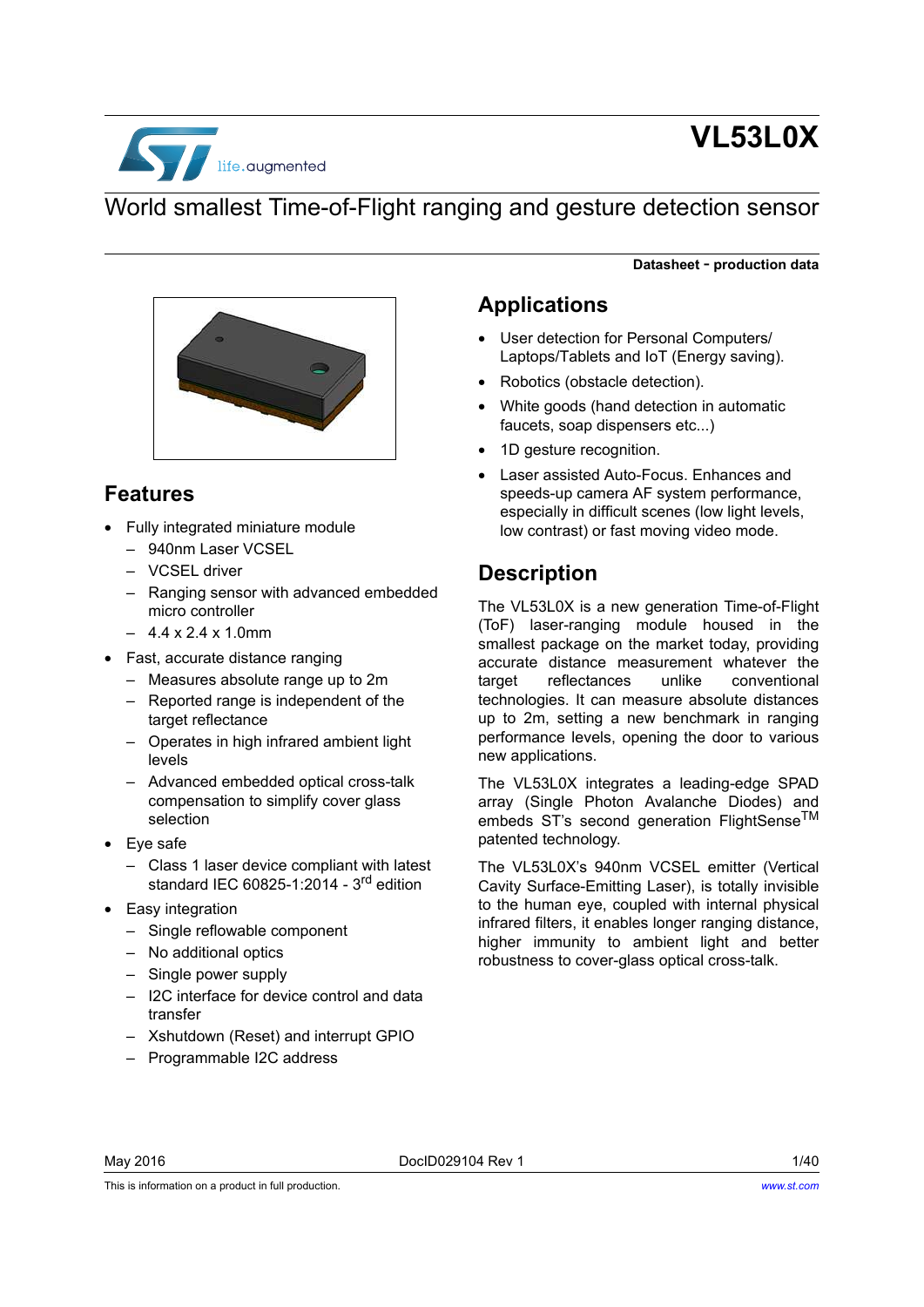# **Contents**

| 1           |      |       |                                                    |  |  |  |  |
|-------------|------|-------|----------------------------------------------------|--|--|--|--|
|             | 1.1  |       |                                                    |  |  |  |  |
|             | 1.2  |       |                                                    |  |  |  |  |
|             | 1.3  |       |                                                    |  |  |  |  |
|             | 1.4  |       |                                                    |  |  |  |  |
| $\mathbf 2$ |      |       |                                                    |  |  |  |  |
|             | 2.1  |       |                                                    |  |  |  |  |
|             | 2.2  |       |                                                    |  |  |  |  |
|             | 2.3  |       |                                                    |  |  |  |  |
|             |      | 2.3.1 |                                                    |  |  |  |  |
|             |      | 2.3.2 |                                                    |  |  |  |  |
|             |      | 2.3.3 |                                                    |  |  |  |  |
|             | 2.4  |       |                                                    |  |  |  |  |
|             | 2.5  |       |                                                    |  |  |  |  |
|             | 2.6  |       |                                                    |  |  |  |  |
|             |      | 2.6.1 | Initialization and load calibration data phase  14 |  |  |  |  |
|             |      | 2.6.2 |                                                    |  |  |  |  |
|             |      | 2.6.3 |                                                    |  |  |  |  |
|             | 2.7  |       |                                                    |  |  |  |  |
|             | 2.8  |       |                                                    |  |  |  |  |
|             | 2.9  |       |                                                    |  |  |  |  |
|             |      | 2.9.1 |                                                    |  |  |  |  |
|             | 2.10 |       |                                                    |  |  |  |  |
| 3           |      |       |                                                    |  |  |  |  |
|             | 3.1  |       |                                                    |  |  |  |  |
|             | 3.2  |       |                                                    |  |  |  |  |
| 4           |      |       |                                                    |  |  |  |  |
|             | 4.1  |       |                                                    |  |  |  |  |
|             | 4.2  |       |                                                    |  |  |  |  |

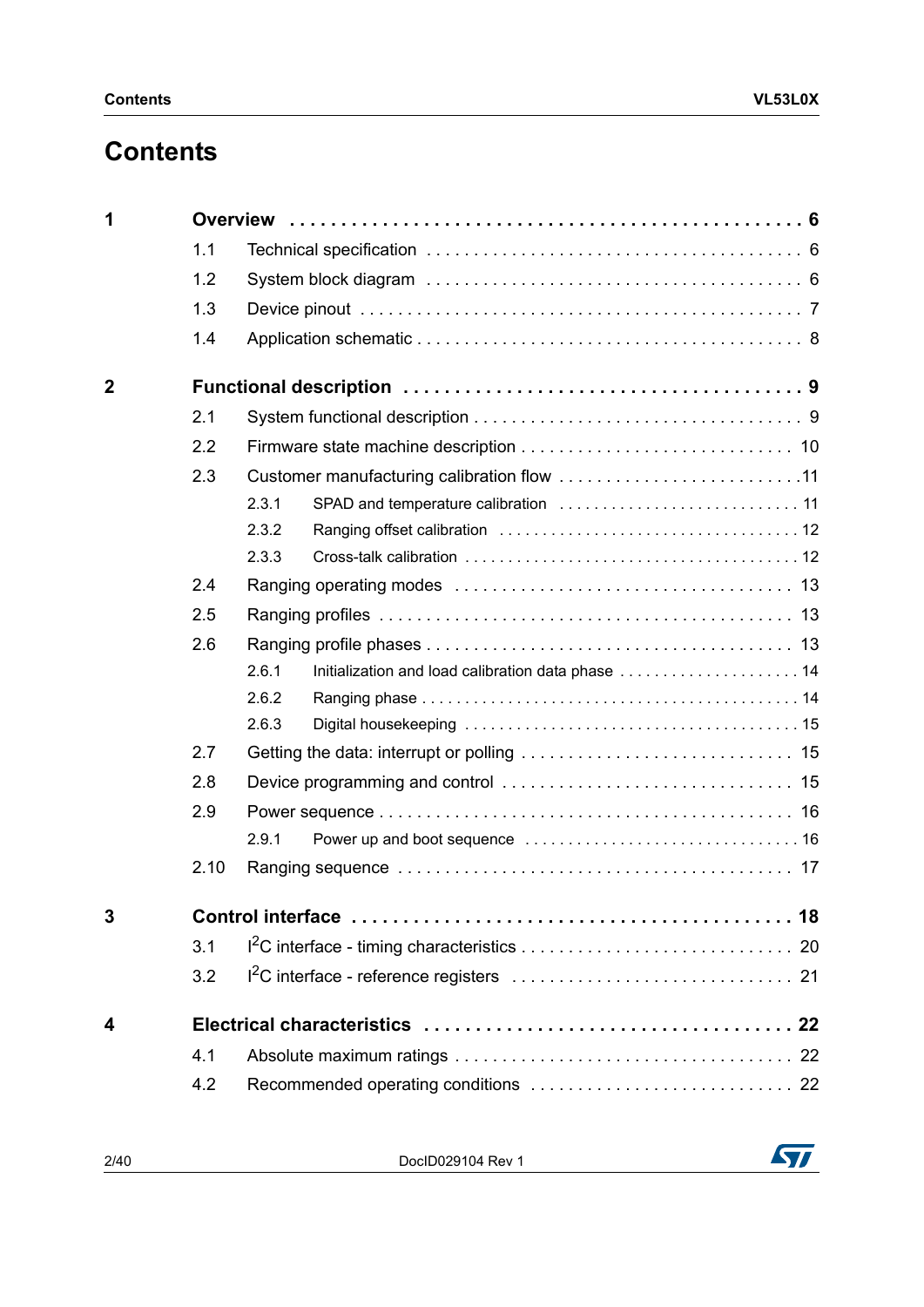|    | 4.3 |         |  |
|----|-----|---------|--|
|    | 4.4 |         |  |
|    | 4.5 |         |  |
| 5  |     |         |  |
|    | 5.1 |         |  |
|    | 5.2 |         |  |
|    | 5.3 |         |  |
|    |     | 5.3.1   |  |
|    |     | 5.3.2   |  |
|    |     | 5.3.3   |  |
| 6  |     |         |  |
| 7  |     |         |  |
| 8  |     |         |  |
|    | 8.1 |         |  |
|    | 8.2 |         |  |
|    | 8.3 | Packing |  |
|    |     | 8.3.1   |  |
|    | 8.4 |         |  |
|    | 8.5 |         |  |
|    |     | 8.5.1   |  |
|    |     | 8.5.2   |  |
|    |     | 8.5.3   |  |
|    |     | 8.5.4   |  |
|    | 8.6 |         |  |
| 9  |     |         |  |
| 10 |     |         |  |
| 11 |     |         |  |
| 12 |     |         |  |

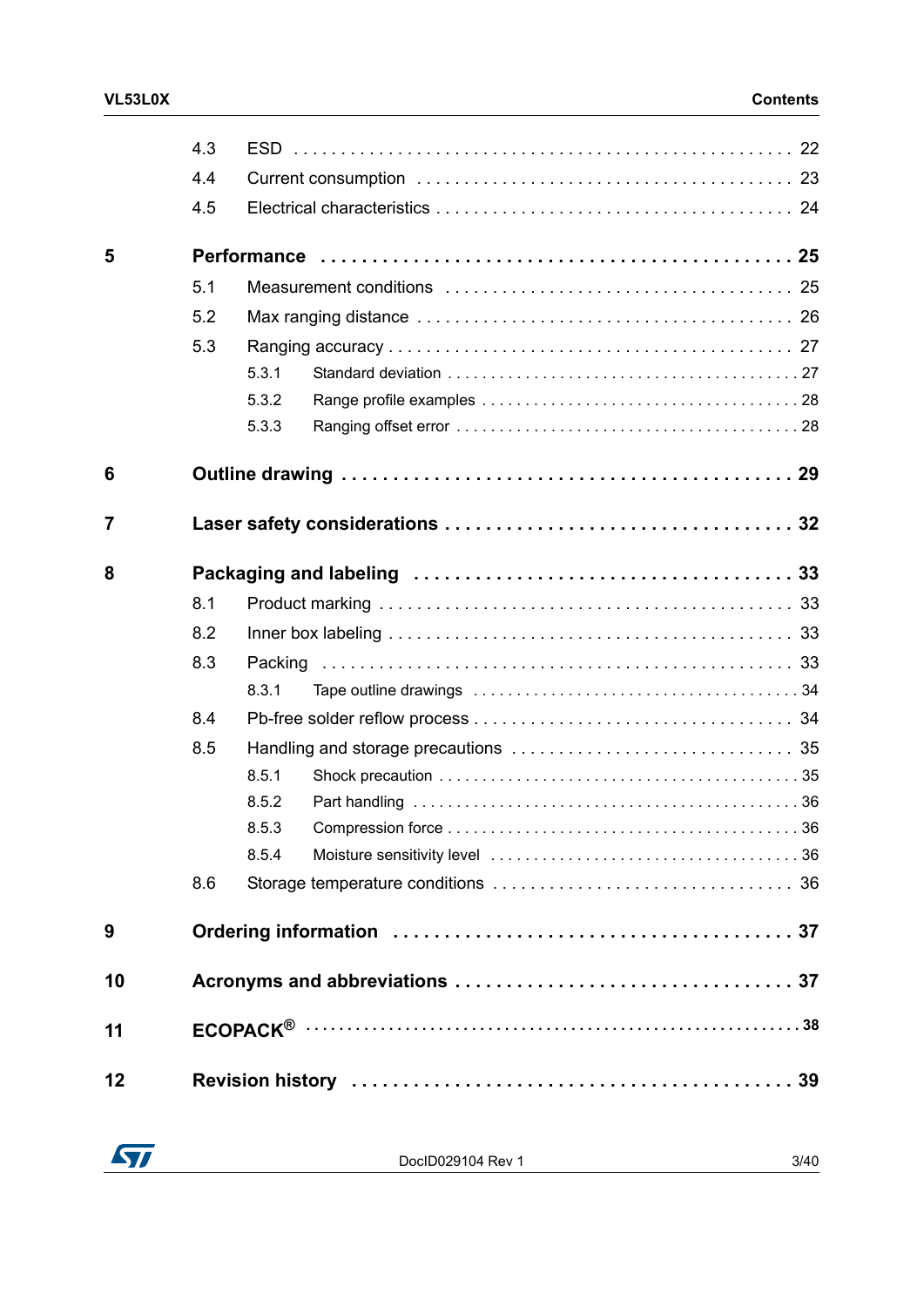# **List of tables**

| Table 1.  |  |
|-----------|--|
| Table 2.  |  |
| Table 3.  |  |
| Table 4.  |  |
| Table 5.  |  |
| Table 6.  |  |
| Table 7.  |  |
| Table 8.  |  |
| Table 9.  |  |
| Table 10. |  |
| Table 11. |  |
| Table 12. |  |
| Table 13. |  |
| Table 14. |  |
| Table 15. |  |
| Table 16. |  |
| Table 17. |  |
| Table 18. |  |
| Table 19. |  |

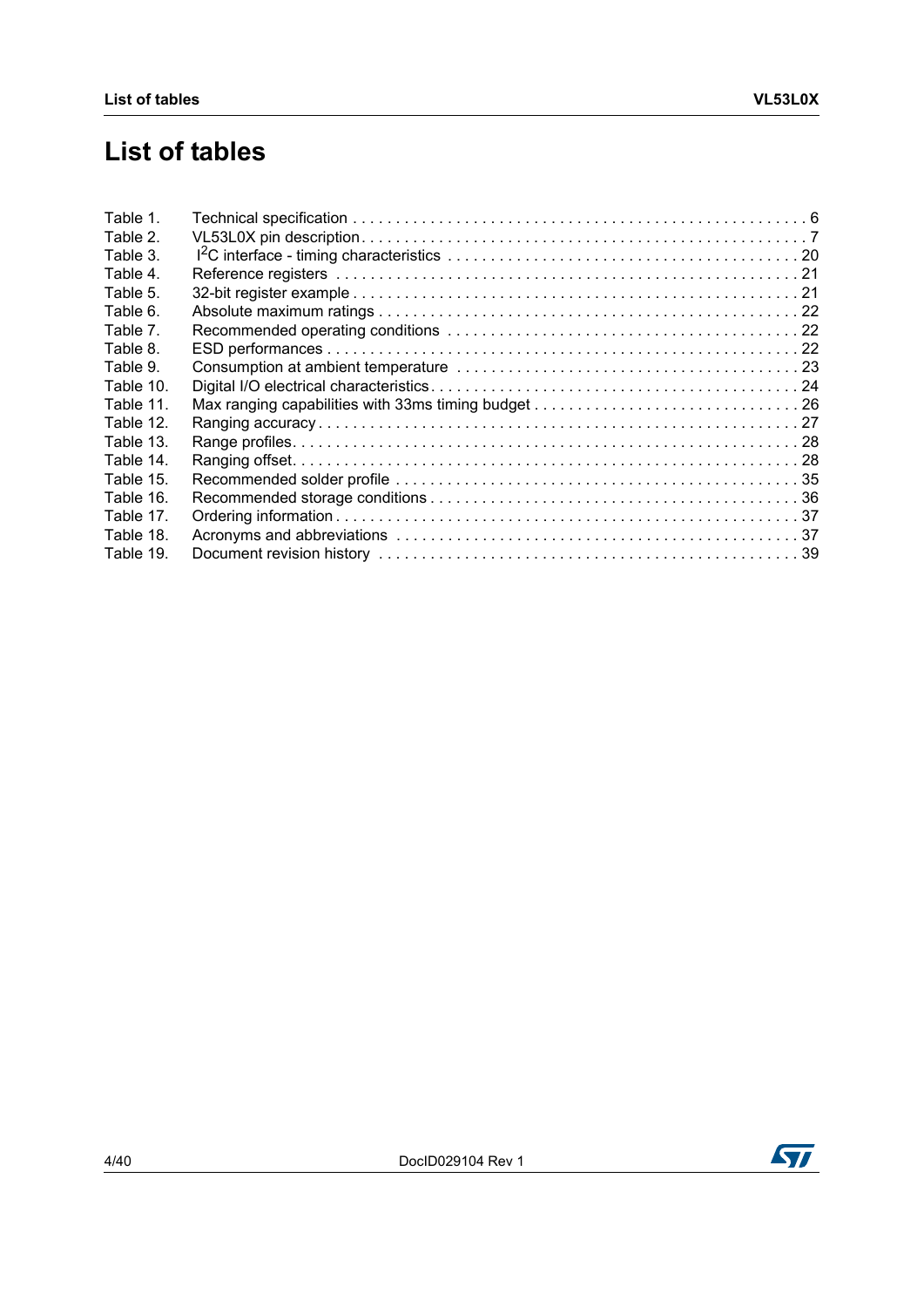# **List of figures**

| Figure 1.  |  |
|------------|--|
| Figure 2.  |  |
| Figure 3.  |  |
| Figure 4.  |  |
| Figure 5.  |  |
| Figure 6.  |  |
| Figure 7.  |  |
| Figure 8.  |  |
| Figure 9.  |  |
| Figure 10. |  |
| Figure 11. |  |
| Figure 12. |  |
| Figure 13. |  |
| Figure 14. |  |
| Figure 15. |  |
| Figure 16. |  |
| Figure 17. |  |
| Figure 18. |  |
| Figure 19. |  |
| Figure 20. |  |
| Figure 21. |  |
| Figure 22. |  |
| Figure 23. |  |
| Figure 24. |  |
| Figure 25. |  |
| Figure 26. |  |
| Figure 27. |  |
| Figure 28. |  |

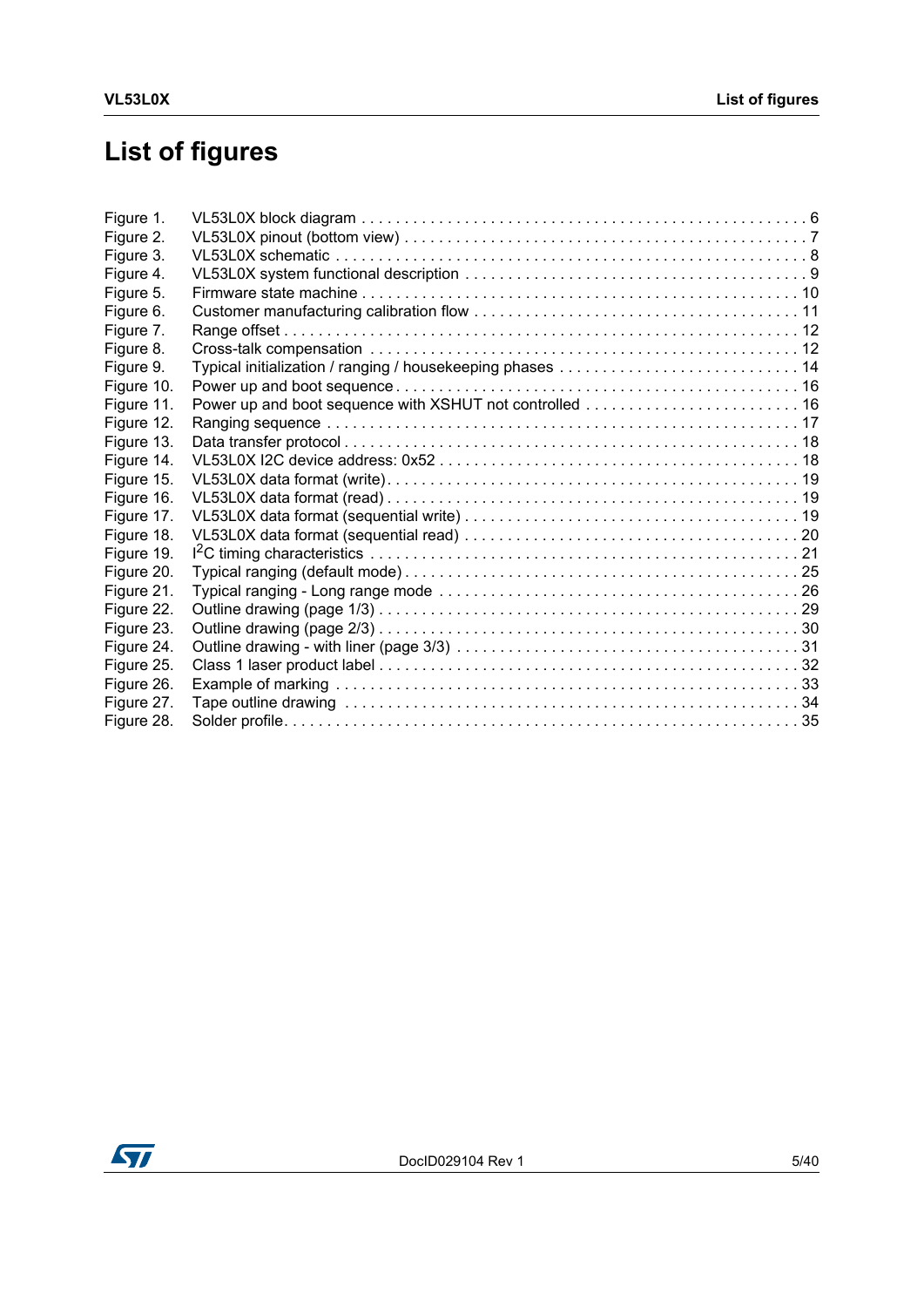## <span id="page-5-0"></span>**1 Overview**

### <span id="page-5-1"></span>**1.1 Technical specification**

<span id="page-5-3"></span>

| <b>Feature</b>         | <b>Detail</b>                                         |
|------------------------|-------------------------------------------------------|
| Package                | <b>Optical LGA12</b>                                  |
| Size                   | 4.40 x 2.40 x 1.00 mm                                 |
| Operating voltage      | 2.6 to 3.5 V                                          |
| Operating temperature: | -20 to $70^{\circ}$ C                                 |
| Infrared emitter       | 940 nm                                                |
| $I^2C$                 | Up to 400 kHz (FAST mode) serial bus<br>Address: 0x52 |

#### **Table 1. Technical specification**

## <span id="page-5-2"></span>**1.2 System block diagram**

<span id="page-5-4"></span>

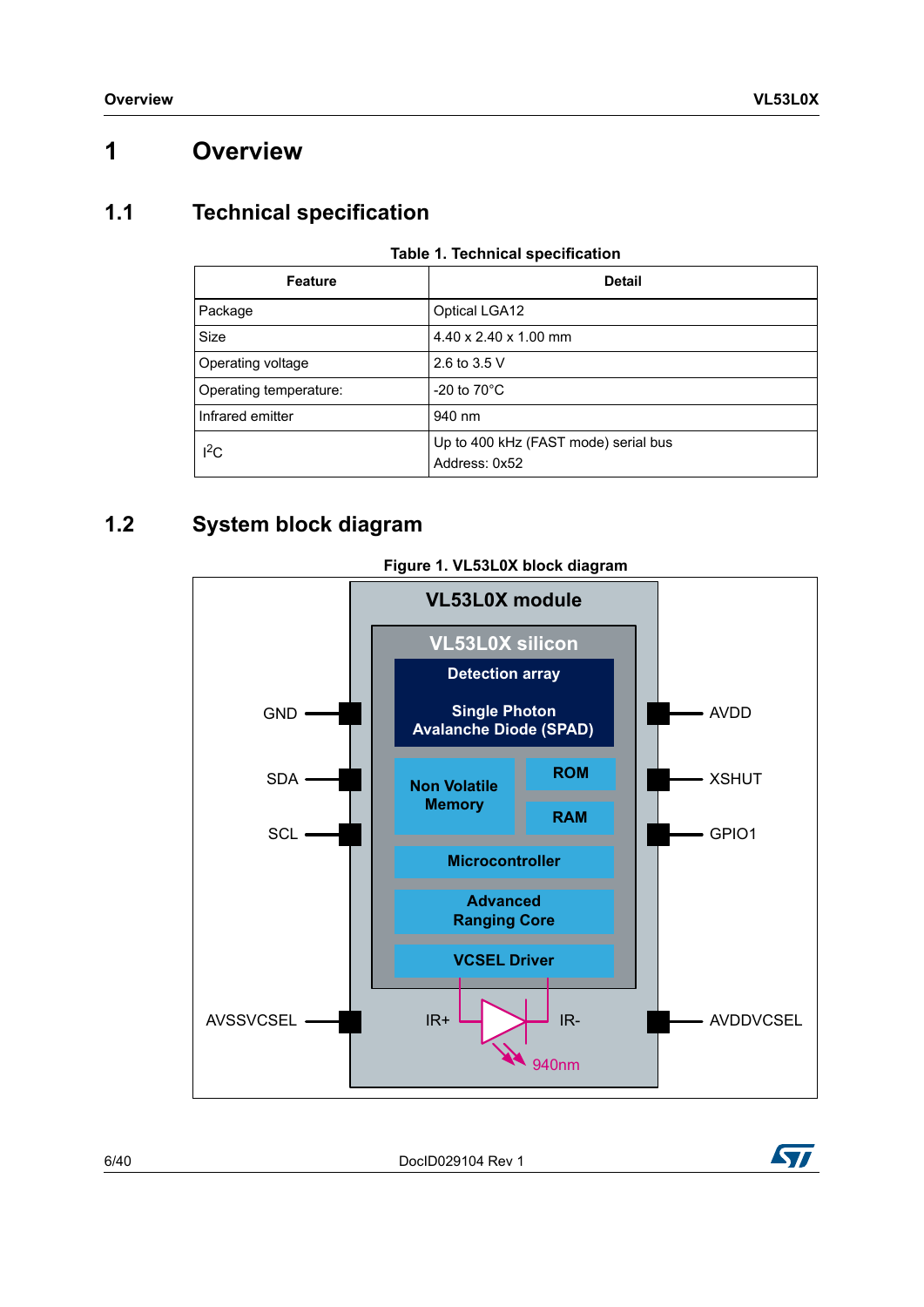## <span id="page-6-0"></span>**1.3 Device pinout**

<span id="page-6-2"></span>*[Figure](#page-6-2) 2* shows the pinout of the VL53L0X (see also *[Figure](#page-28-1) 22*).



#### **Figure 2. VL53L0X pinout (bottom view)**

#### **Table 2. VL53L0X pin description**

<span id="page-6-1"></span>

| Pin number | <b>Signal name</b> | <b>Signal type</b>      | <b>Signal description</b>                    |  |  |
|------------|--------------------|-------------------------|----------------------------------------------|--|--|
| 1          | <b>AVDDVCSEL</b>   | Supply                  | VCSEL Supply, to be connected to main supply |  |  |
| 2          | <b>AVSSVCSEL</b>   | Ground                  | VCSEL Ground, to be connected to main ground |  |  |
| 3          | <b>GND</b>         | Ground                  | To be connected to main ground               |  |  |
| 4          | GND <sub>2</sub>   | Ground                  | To be connected to main ground               |  |  |
| 5          | <b>XSHUT</b>       | Digital input           | Xshutdown pin, Active LOW                    |  |  |
| 6          | GND <sub>3</sub>   | Ground                  | To be connected to main ground               |  |  |
| 7          | GPIO1              | Digital output          | Interrupt output. Open drain output.         |  |  |
| 8          | <b>DNC</b>         | Digital input           | Do Not Connect, must be left floating.       |  |  |
| 9          | <b>SDA</b>         | Digital<br>input/output | $I2C$ serial data                            |  |  |
| 10         | <b>SCL</b>         | Digital input           | $12C$ serial clock input                     |  |  |
| 11         | <b>AVDD</b>        | Supply                  | Supply, to be connected to main supply       |  |  |
| 12         | GND4               | Ground                  | To be connected to main ground               |  |  |

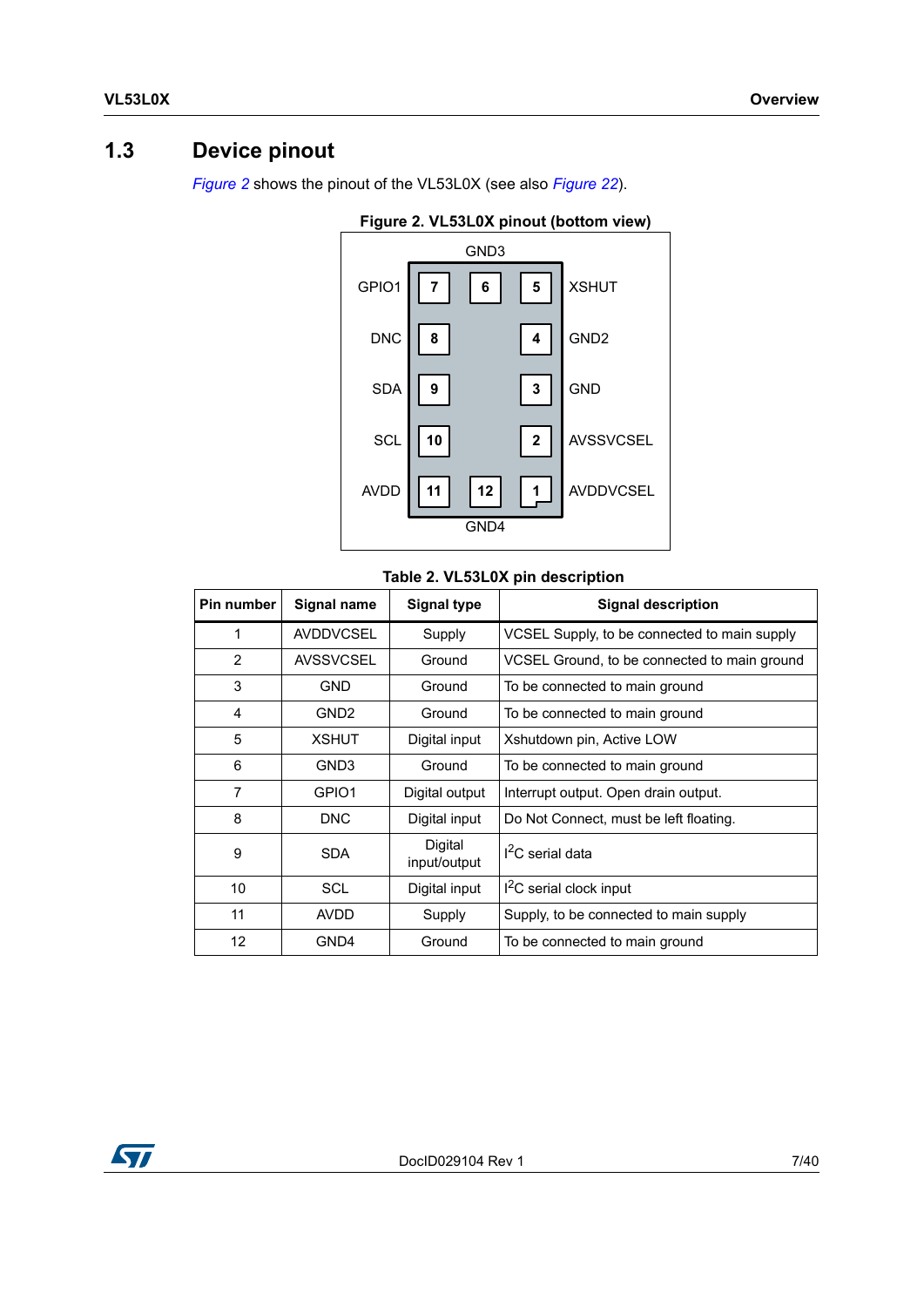### <span id="page-7-0"></span>**1.4 Application schematic**

<span id="page-7-1"></span>*[Figure](#page-7-1) 3* shows the application schematic of the VL53L0X.



- *Note: Capacitors on external supply AVDD should be placed as close as possible to the AVDDVCSEL and AVSSVCSEL module pins.*
- *Note: External pull-up resistors values can be found in I2C-bus specification. Pull-up are typically fitted only once per bus, near the host. Recommended values for pull-up resistors for an AVDD of 2.8V and 400KHz I2C clock would be 1.5k to 2k Ohms.*
- *Note: XSHUT pin must always be driven to avoid leakage current. Pull-up is needed if the host state is not known.*

*XSHUT is needed to use HW standby mode (no I2C comm).* 

- *Note: XSHUT and GPIO1 pull up recommended values are 10k Ohms*
- *Note: GPIO1 to be left unconnected if not used*

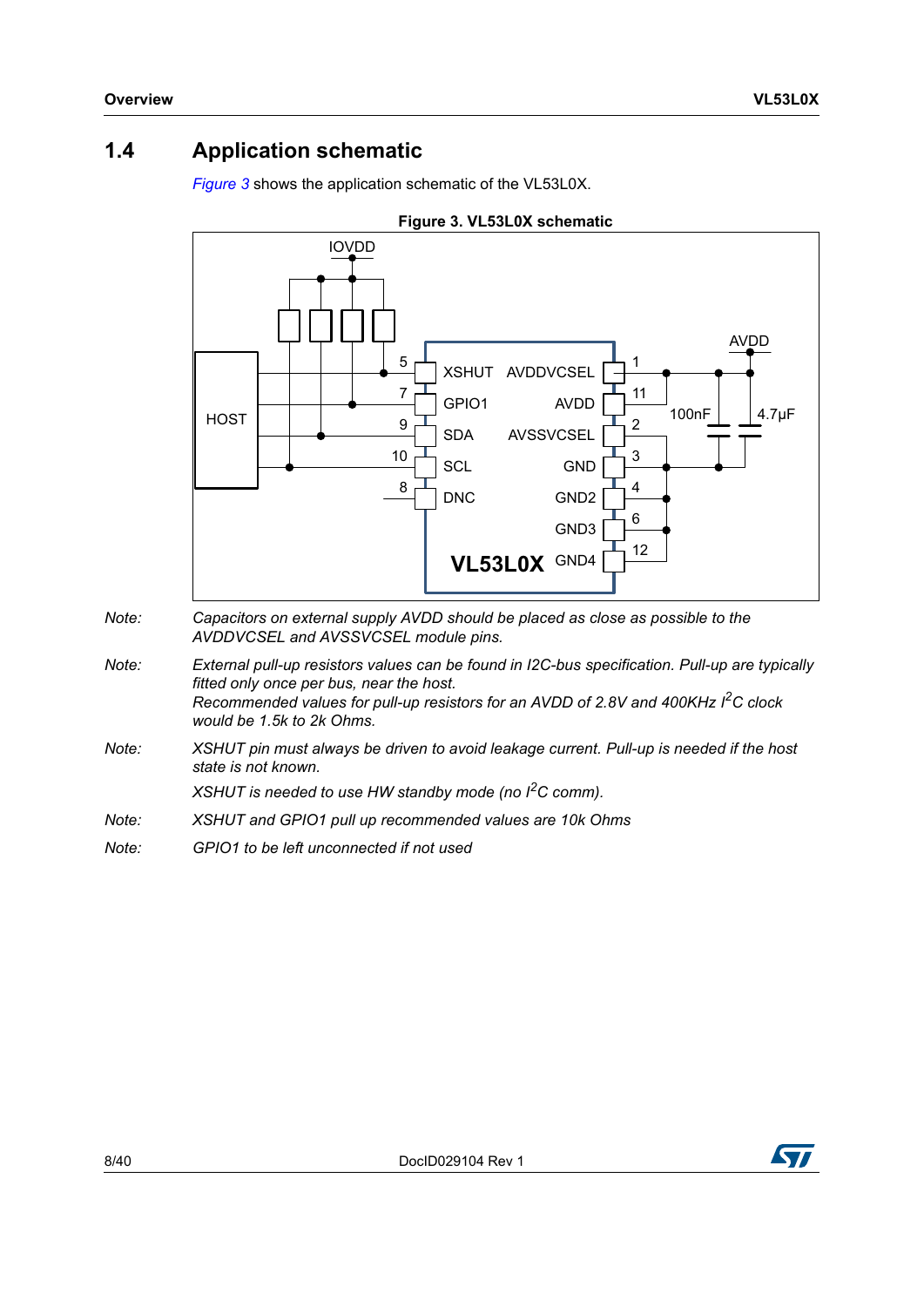# <span id="page-8-0"></span>**2 Functional description**

### <span id="page-8-1"></span>**2.1 System functional description**

*[Figure](#page-8-2) 4* shows the system level functional description. The host customer application is controlling the VL53L0X device using an API (Application Programming Interface).

The API is exposing to the customer application a set of high level functions that allows control of the VL53L0X Firmware (FW) like initialization/calibration, ranging Start/Stop, choice of accuracy, choice of ranging mode.

The API is a turnkey solution, it consists of a set of C functions which enables fast development of end user applications, without the complication of direct multiple register access. The API is structured in a way that it can be compiled on any kind of platform through a well isolated platform layer.

The API package allows the user to take full benefit of VL53L0X capabilities.

A detailed description of the API is available in the VL53L0X API User Manual (separate document, DocID029105).

VL53L0X FW fully manages the hardware (HW) register accesses.

*Section [2.2: Firmware state machine description](#page-9-0)* details the Firmware state machine.

<span id="page-8-2"></span>

**Figure 4. VL53L0X system functional description**

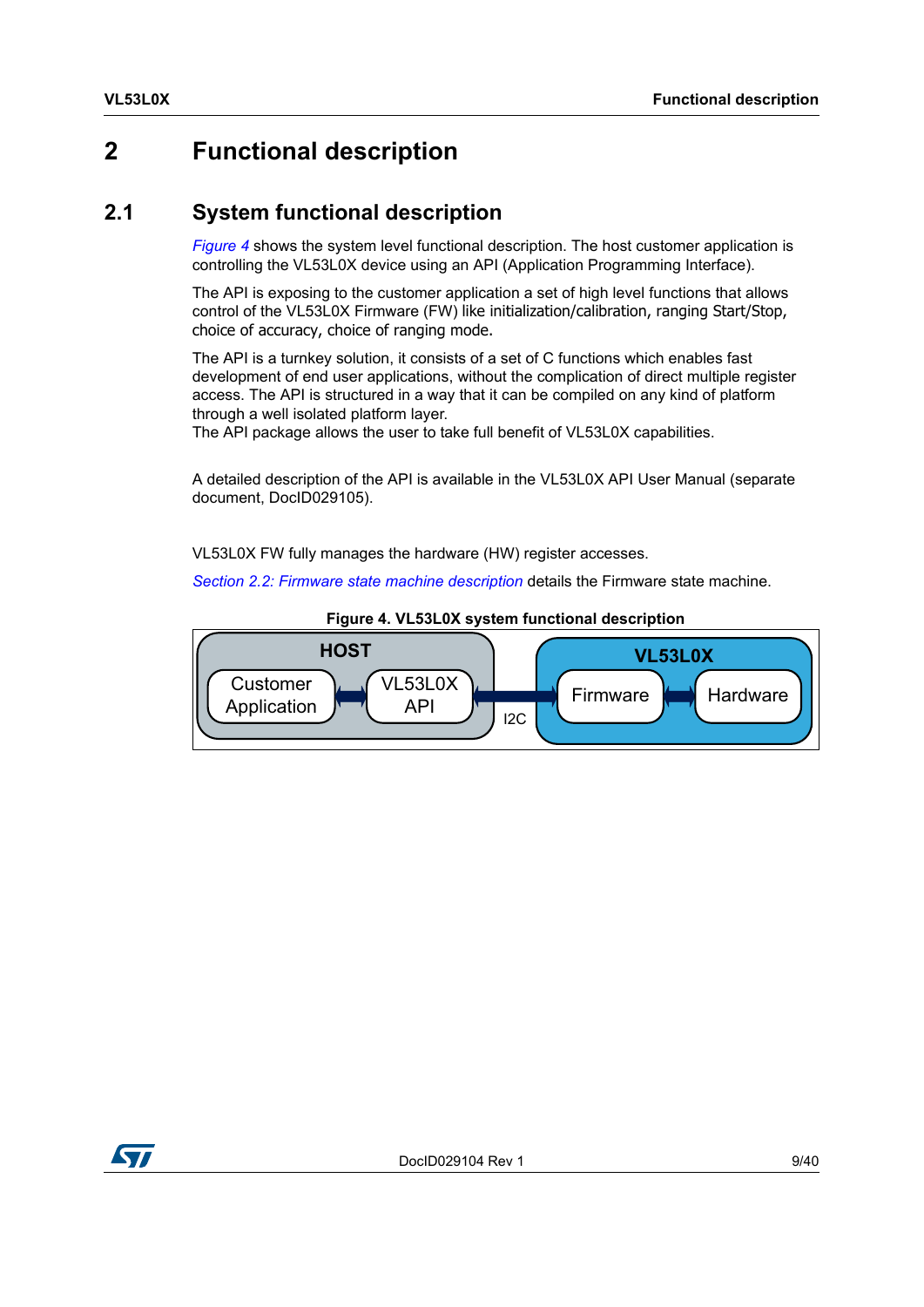## <span id="page-9-0"></span>**2.2 Firmware state machine description**

*[Figure](#page-9-1) 5* shows the Firmware state machine.

<span id="page-9-1"></span>

**Figure 5. Firmware state machine**

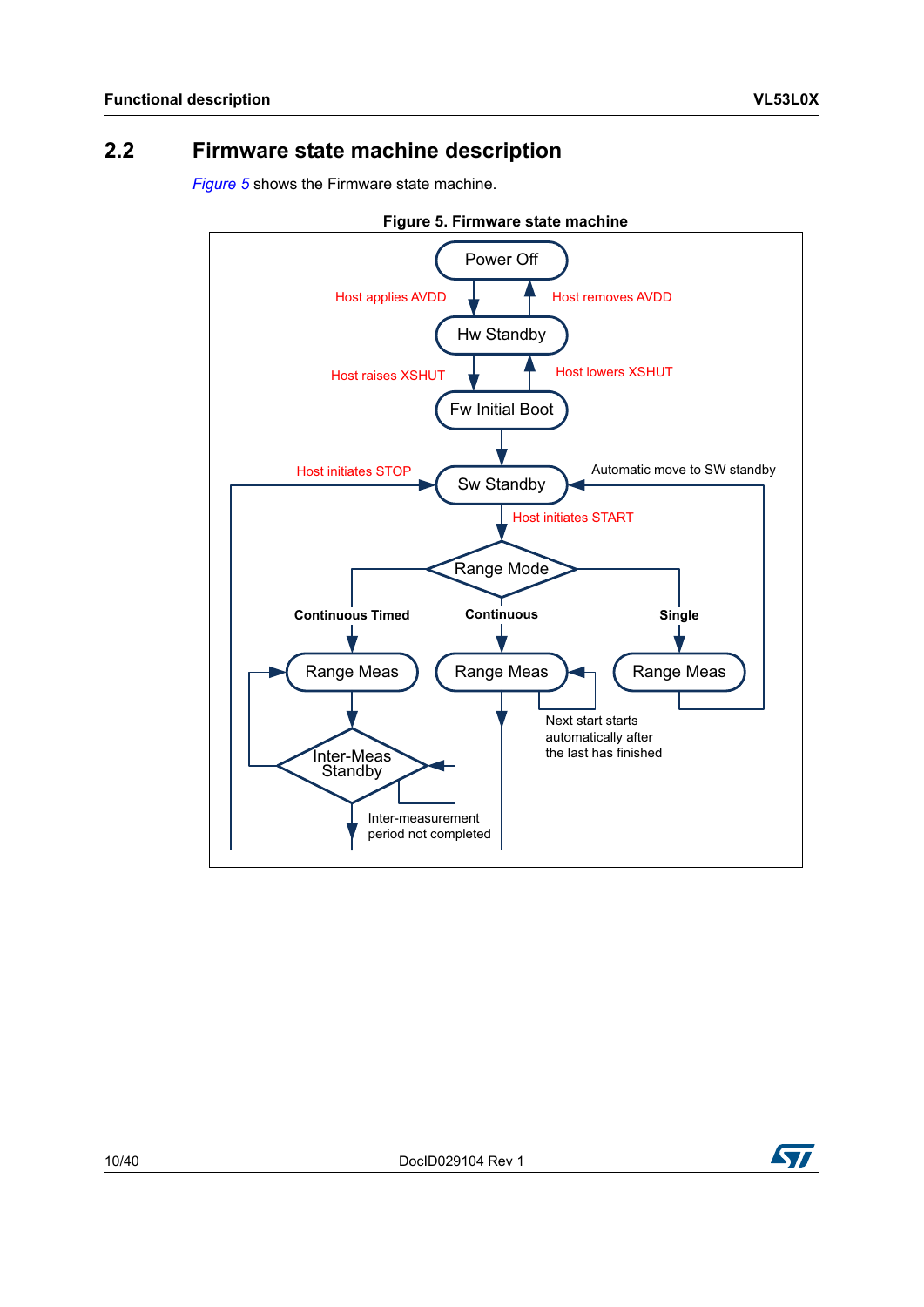### <span id="page-10-0"></span>**2.3 Customer manufacturing calibration flow**

<span id="page-10-2"></span>*[Figure](#page-10-2) 6* shows the recommended calibration flow that should be applied at customer level, at factory, once only. This flow takes into account all parameters (cover glass, temperature & voltage) from the application.





### <span id="page-10-1"></span>**2.3.1 SPAD and temperature calibration**

In order to optimize the dynamic of the system, the reference SPADs have to be calibrated. Reference SPAD calibration needs to be done only once during the initial manufacturing calibration, the calibration data should then be stored on the Host.

Temperature calibration is the calibration of two parameters (VHV and phase cal) which are temperature dependent. These two parameters are used to set the device sensitivity. Calibration should be performed during initial manufacturing calibration, it must be performed again when temperature varies more than 8degC compared to the initial

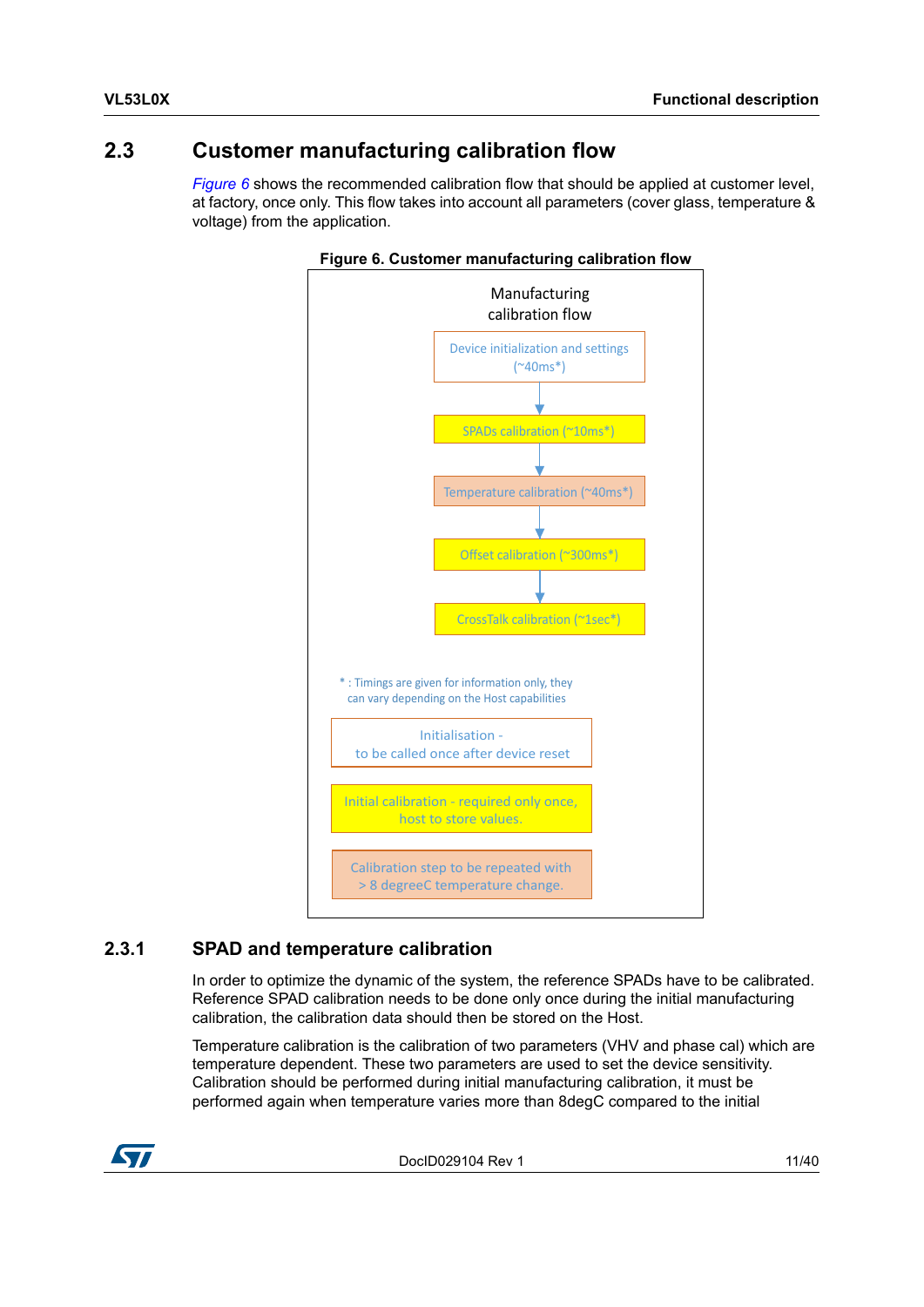calibration temperature.

For more details on SPAD and temperature calibration please refer to the VL53L0X API User Manual.

#### <span id="page-11-0"></span>**2.3.2 Ranging offset calibration**

Ranging offset can be characterized by the mean offset, which is the centering of the measurement versus the real distance.

Offset calibration should be performed at factory for optimal performances (recommended at 10cm). The offset calibration should take into account:

- Supply voltage and temperature
- Protective cover glass above VL53L0X module

<span id="page-11-2"></span>

#### <span id="page-11-1"></span>**2.3.3 Cross-talk calibration**

Cross-talk is defined as the signal return from the cover glass. The magnitude of the crosstalk depends on the type of glass and air gap. Cross-talk results in a range error which is proportional to the ratio of the cross-talk to the signal return from the target.



<span id="page-11-3"></span>

Full offset and cross-talk calibration procedure is described in the VL53L0X API User Manual.

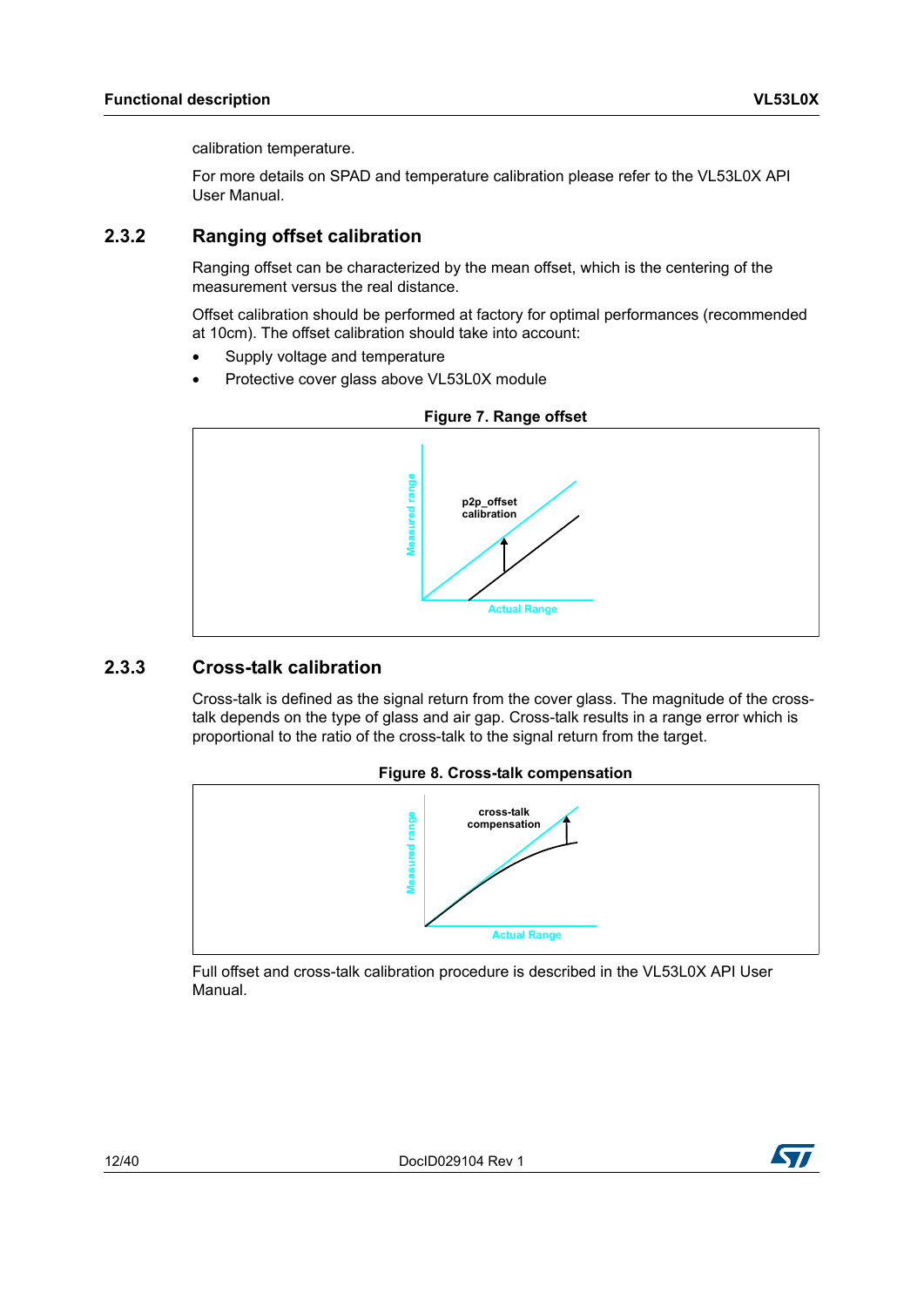### <span id="page-12-0"></span>**2.4 Ranging operating modes**

There are 3 ranging modes available in the API:

1. Single ranging

Ranging is performed only once after the API function is called. System returns to SW standby automatically.

2. Continuous ranging

Ranging is performed in a continuous way after the API function is called. As soon as the measurement is finished, another one is started without delay. User has to stop the ranging to return to SW standby. The last measurement is completed before stopping.

3. Timed ranging

Ranging is performed in a continuous way after the API function is called. When a measurement is finished, another one is started after a user defined delay. This delay (inter-measurement period) can be defined through the API.

User has to stop the ranging to return to SW standby.

If the stop request comes during a range measurement, the measurement is completed before stopping. If it happens during an inter-measurement period, the range measurement stops immediately.

### <span id="page-12-1"></span>**2.5 Ranging profiles**

There are 4 different ranging profiles available via API example code. Customers can create their own ranging profile dependent on their use case performance requirements. For more details please refer to the VL53L0X API User Manual.

- 1. Default mode
- 2. High speed
- 3. High accuracy
- 4. Long range

### <span id="page-12-2"></span>**2.6 Ranging profile phases**

Each range profile consists of 3 consecutive phases:

- Initialization and load calibration data
- Ranging
- Digital housekeeping

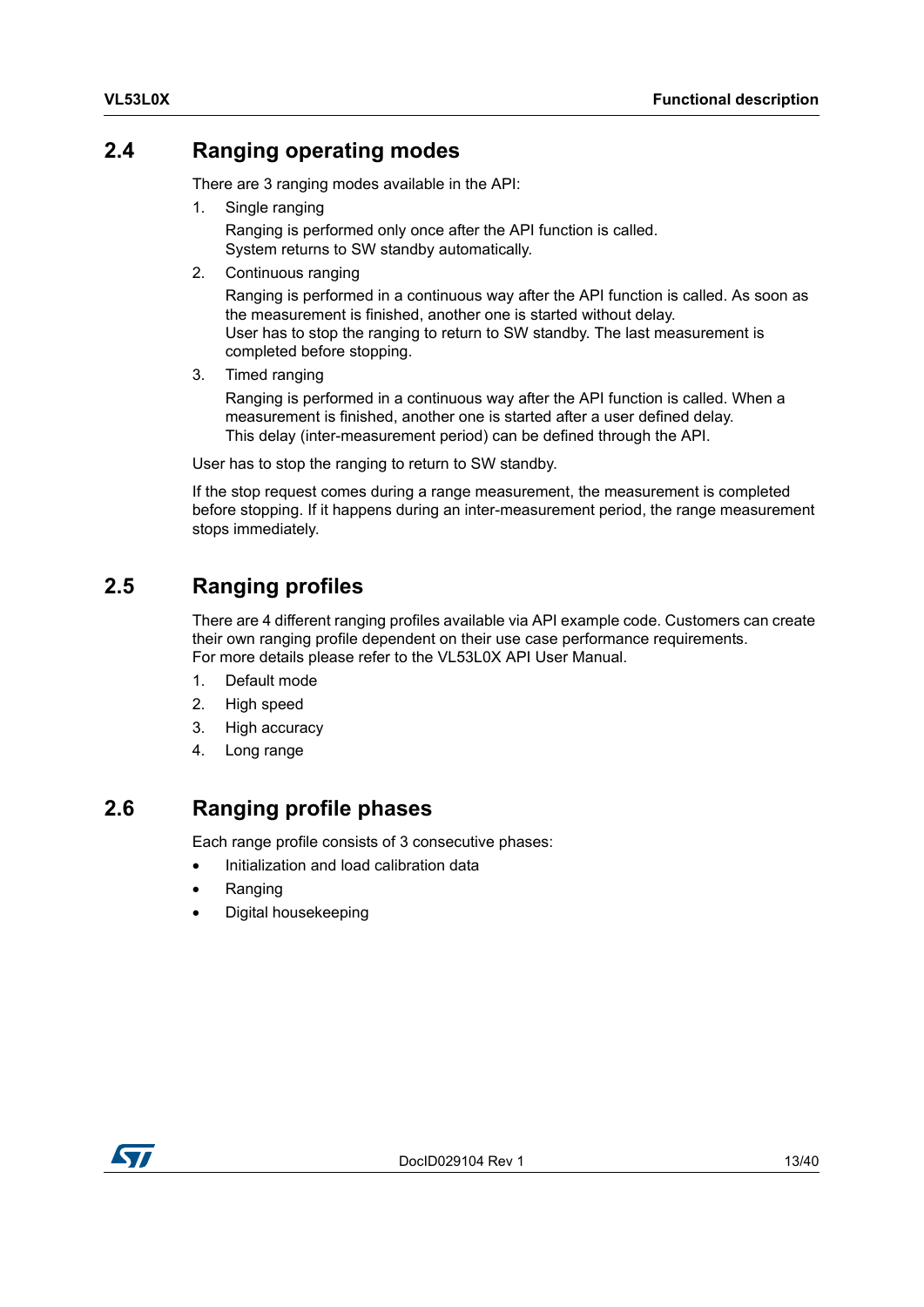<span id="page-13-2"></span>

#### **Figure 9. Typical initialization / ranging / housekeeping phases**

#### <span id="page-13-0"></span>**2.6.1 Initialization and load calibration data phase**

Initialization and calibration phase is performed before the first ranging or after a device reset, see *[Figure](#page-13-2) 9*.

The user may then have to repeat the temperature calibration phase in a periodic way, depending on the use case.

For more details on the calibration functions please refer to the VL53L0X API User Manual.

#### <span id="page-13-1"></span>**2.6.2 Ranging phase**

The ranging phase consists of a range setup then range measurement.

During the ranging operation, several VCSEL infrared pulses are emitted, then reflected back by the target object, and detected by the receiving array. The photo detector used inside VL53L0X is using advanced ultra-fast SPAD technology (Single Photon Avalanche Diodes), protected by several patents.

The typical timing budget for a range is 33ms (init/ranging/housekeeping), see *[Figure](#page-16-1) 12*, with the actual range measurement taking 23ms, see *[Figure](#page-13-2) 9*. The minimum range measurement period is 8ms.

14/40 DocID029104 Rev 1

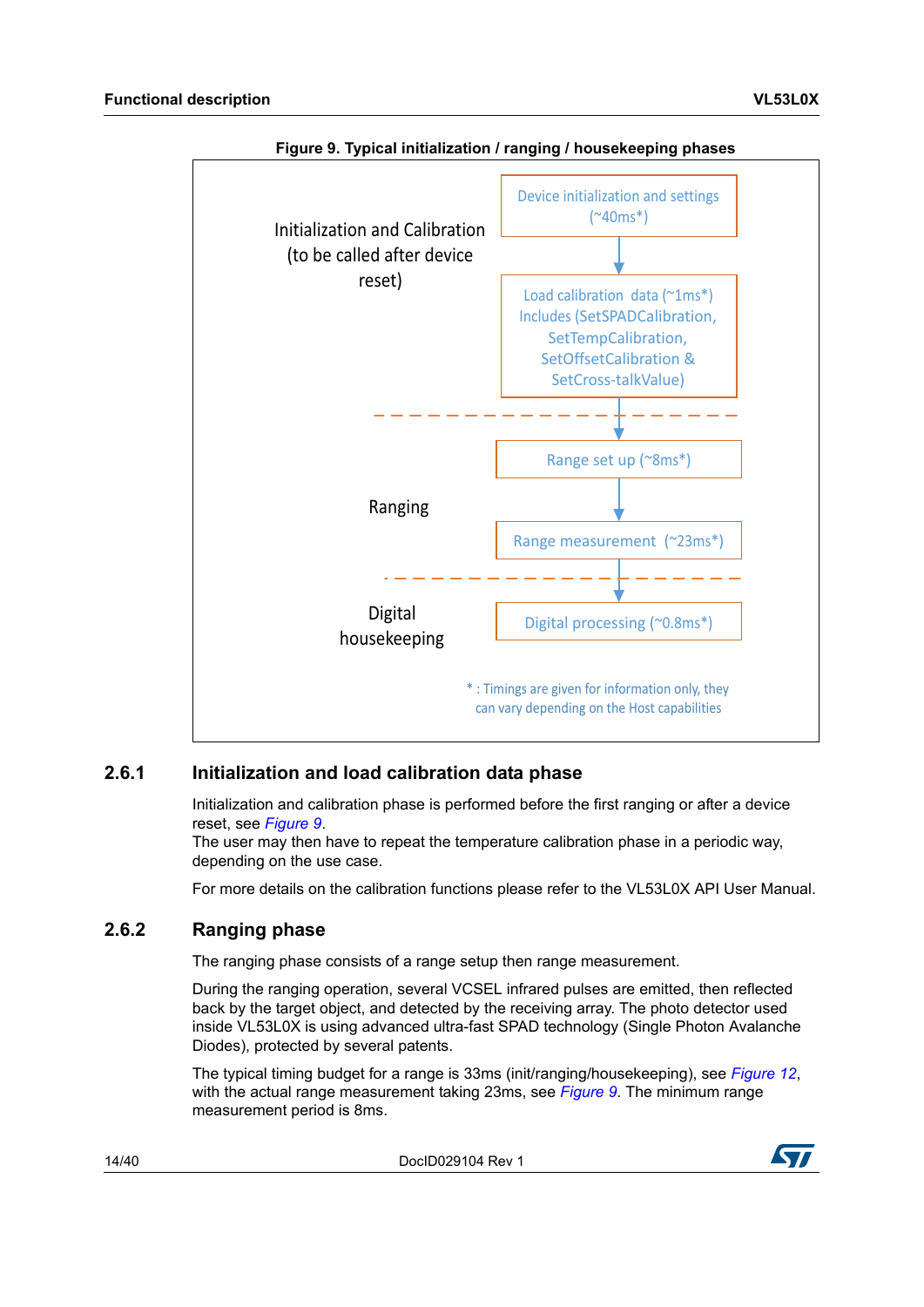*Note: The minimum range timing budget is 20ms. Maximum is 5 seconds. The longer the timing budget, the higher the accuracy and the ranging distance capability.*

#### <span id="page-14-0"></span>**2.6.3 Digital housekeeping**

Digital processing (housekeeping) is the last operation inside the ranging sequence that computes, validates or rejects a ranging measurement. Part of this processing is performed internally while the other part is executed on the Host by the API.

At the end of the digital processing, the ranging distance is computed by VL53L0X itself. If the distance could not be measured (weak signal, no target…), a corresponding error code is provided.

The following functions are performed on the device itself:

- Signal value check (weak signal)
- Offset correction
- Cross-talk correction (in case of cover glass)
- Final ranging value computation

While the API performs the following:

- Return Ignore Threshold RIT check (Signal check versus cross talk)
- Sigma check (accuracy condition)
- Final ranging state computation

If the user wants to enhance the ranging accuracy, some extra processing (not part of the API) can be carried out by the host, for example, rolling average, hysteresis or any kind of filtering.

### <span id="page-14-1"></span>**2.7 Getting the data: interrupt or polling**

User can get the final data using a polling or an interrupt mechanism.

Polling mode: user has to check the status of the ongoing measurement by polling an API function.

Interrupt mode: An interrupt pin (GPIO1) sends an interrupt to the host when a new measurement is available.

The description of these 2 modes is available in the VL53L0X API User Manual.

### <span id="page-14-2"></span>**2.8 Device programming and control**

Device physical control interface is I2C, described in *Section [3: Control interface](#page-17-0)*.

A software layer (API) is provided to control the device. The API is described in the VL53L0X API User Manual.

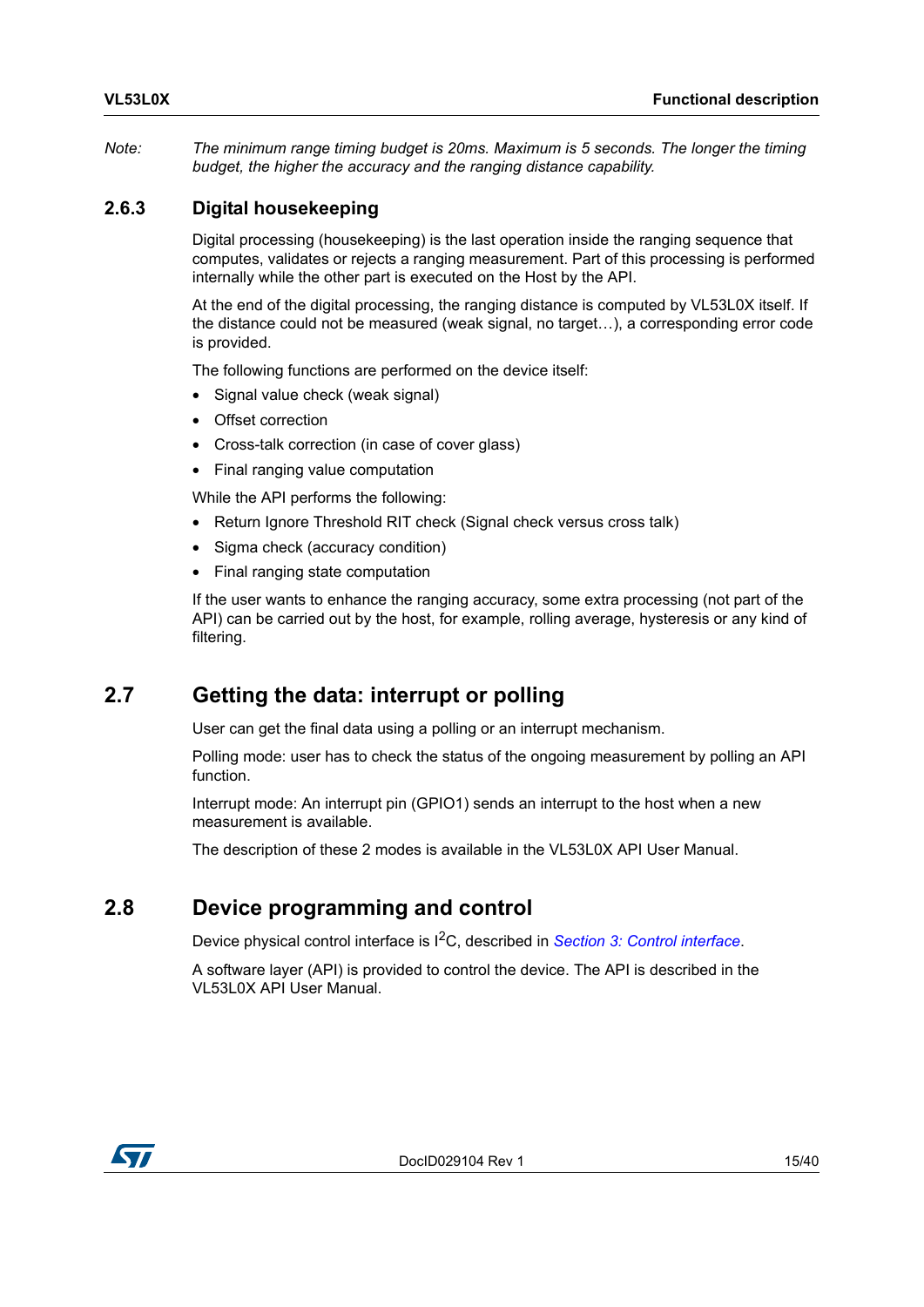### <span id="page-15-0"></span>**2.9 Power sequence**

#### <span id="page-15-1"></span>**2.9.1 Power up and boot sequence**

There are two options available for device power up/boot.

**Option 1**: XSHUT pin connected and controlled from host.

This option helps to optimize power consumption as the VL53L0X can be completely powered off when not used, and then woken up through host GPIO (using XSHUT pin).

HW Standby mode is defined as the period when AVDD is present and XSHUT is low.

<span id="page-15-2"></span>

**Figure 10. Power up and boot sequence**

 $t_{\text{ROT}}$  is 1.2ms max.

**Option 2**: XSHUT pin not controlled by host, and tied to AVDD through pull-up resistor.

In case XSHUT pin is not controlled, the power up sequence is presented in *[Figure](#page-15-3) 11*. In this case, the device is going automatically in SW STANDBY after FW BOOT, without entering HW STANDBY.



<span id="page-15-3"></span>

 $t_{\text{ROT}}$  is 1.2ms max.



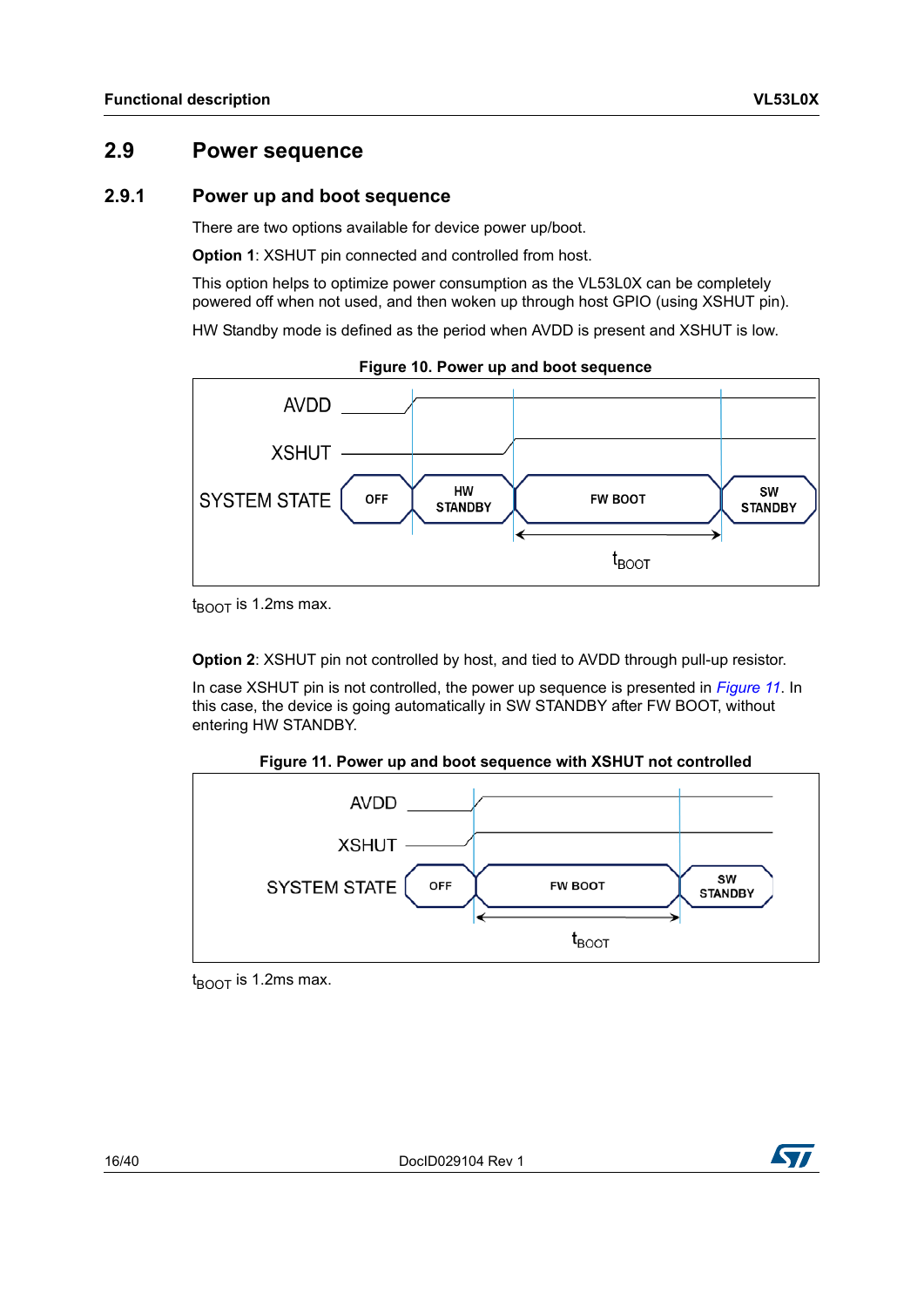### <span id="page-16-0"></span>**2.10 Ranging sequence**

<span id="page-16-1"></span>

**Figure 12. Ranging sequence**

t<sub>timing\_budget</sub> is a parameter set by the user, using a dedicated API function. Default value is 33ms.

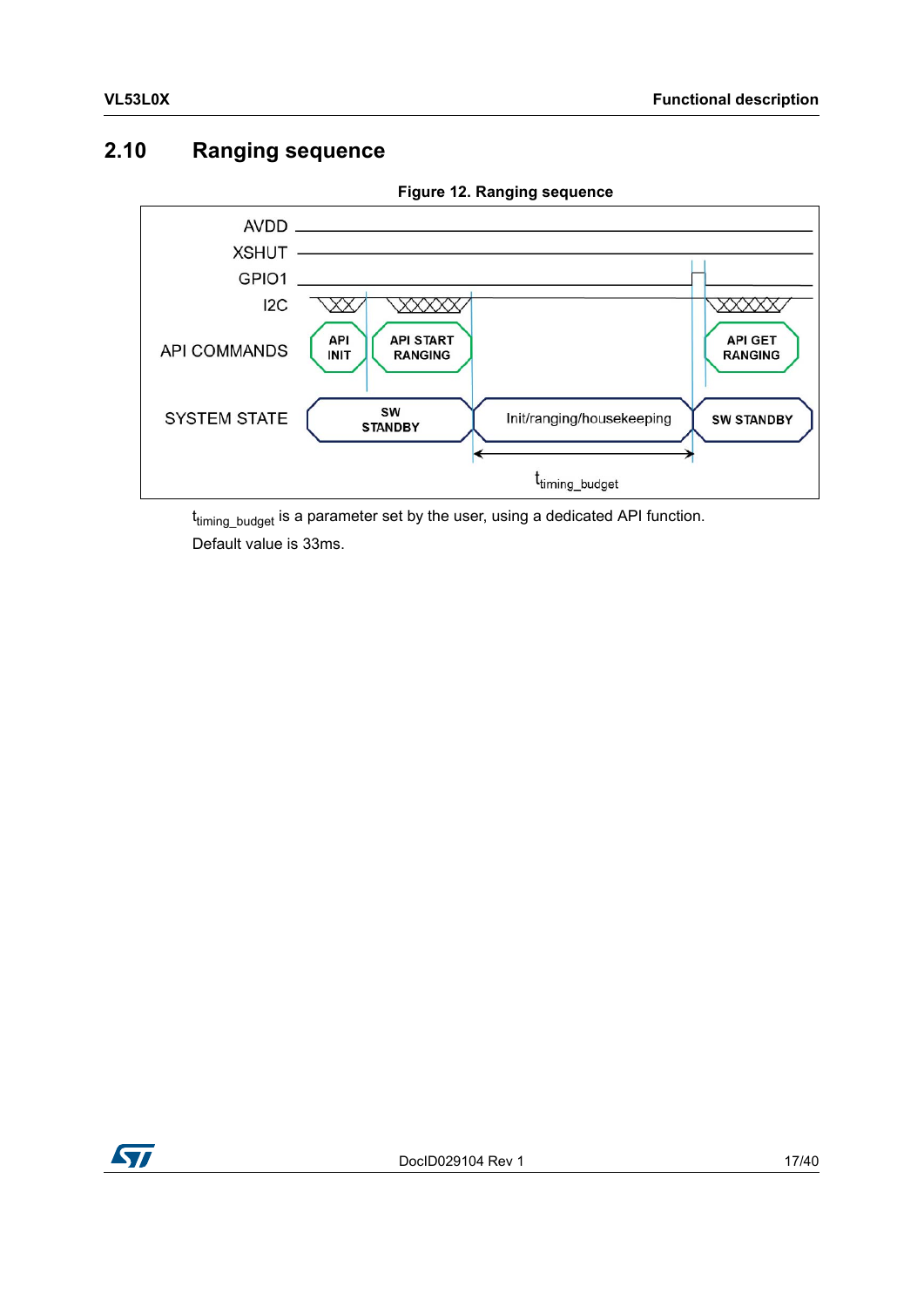## <span id="page-17-0"></span>**3 Control interface**

This section specifies the control interface. The I<sup>2</sup>C interface uses two signals: serial data line (SDA) and serial clock line (SCL). Each device connected to the bus is using a unique address and a simple master / slave relationships exists.

Both SDA and SCL lines are connected to a positive supply voltage using pull-up resistors located on the host. Lines are only actively driven low. A high condition occurs when lines are floating and the pull-up resistors pull lines up. When no data is transmitted both lines are high.

Clock signal (SCL) generation is performed by the master device. The master device initiates data transfer. The  $I^2C$  bus on the VL53L0X has a maximum speed of 400 kbits/s and uses a device address of 0x52.

<span id="page-17-1"></span>

**Figure 13. Data transfer protocol**

Information is packed in 8-bit packets (bytes) always followed by an acknowledge bit, Ac for VL53L0X acknowledge and Am for master acknowledge (host bus master). The internal data is produced by sampling SDA at a rising edge of SCL. The external data must be stable during the high period of SCL. The exceptions to this are start (S) or stop (P) conditions when SDA falls or rises respectively, while SCL is high.

A message contains a series of bytes preceded by a start condition and followed by either a stop or repeated start (another start condition but without a preceding stop condition) followed by another message. The first byte contains the device address (0x52) and also specifies the data direction. If the least significant bit is low (that is, 0x52) the message is a master write to the slave. If the lsb is set (that is, 0x53) then the message is a master read from the slave.



<span id="page-17-2"></span>

| <b>MSBit</b> |   |   |   |                | <b>LSBit</b> |
|--------------|---|---|---|----------------|--------------|
| 0            | 0 | 0 | 0 | $\overline{A}$ | R/W          |

All serial interface communications with the camera module must begin with a start condition. The VL53L0X module acknowledges the receipt of a valid address by driving the SDA wire low. The state of the read/write bit (lsb of the address byte) is stored and the next byte of data, sampled from SDA, can be interpreted. During a write sequence the second byte received provide a 8-bit index which points to one of the internal 8-bit registers.

18/40 DocID029104 Rev 1

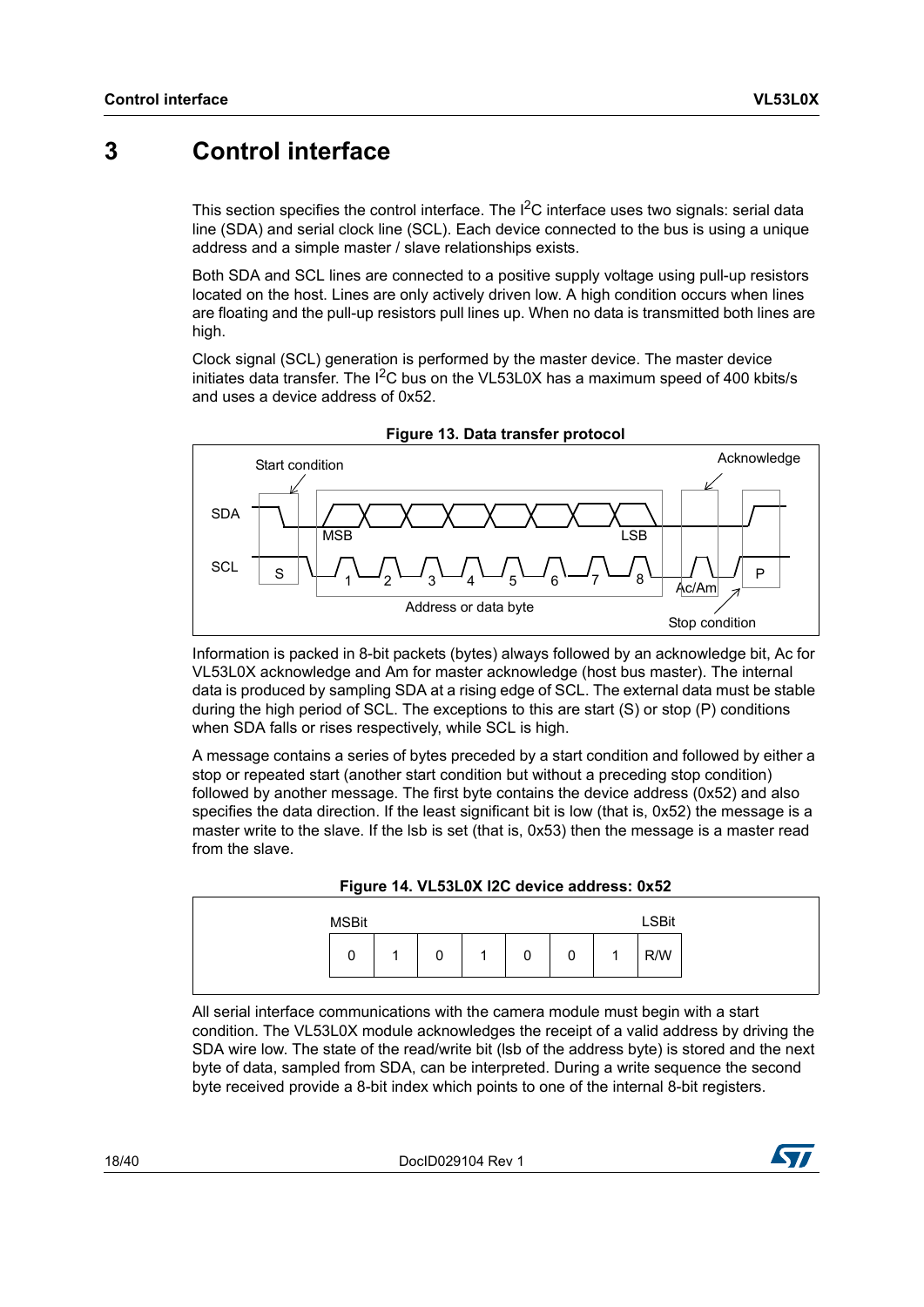<span id="page-18-0"></span>

As data is received by the slave it is written bit by bit to a serial/parallel register. After each data byte has been received by the slave, an acknowledge is generated, the data is then stored in the internal register addressed by the current index.

During a read message, the contents of the register addressed by the current index is read out in the byte following the device address byte. The contents of this register are parallel loaded into the serial/parallel register and clocked out of the device by the falling edge of SCL.



<span id="page-18-1"></span>

At the end of each byte, in both read and write message sequences, an acknowledge is issued by the receiving device (that is, the VL53L0X for a write and the host for a read).

A message can only be terminated by the bus master, either by issuing a stop condition or by a negative acknowledge (that is, **not** pulling the SDA line low) after reading a complete byte during a read operation.

The interface also supports auto-increment indexing. After the first data byte has been transferred, the index is automatically incremented by 1. The master can therefore send data bytes continuously to the slave until the slave fails to provide an acknowledge or the master terminates the write communication with a stop condition. If the auto-increment feature is used the master does **not** have to send address indexes to accompany the data bytes.



<span id="page-18-2"></span>

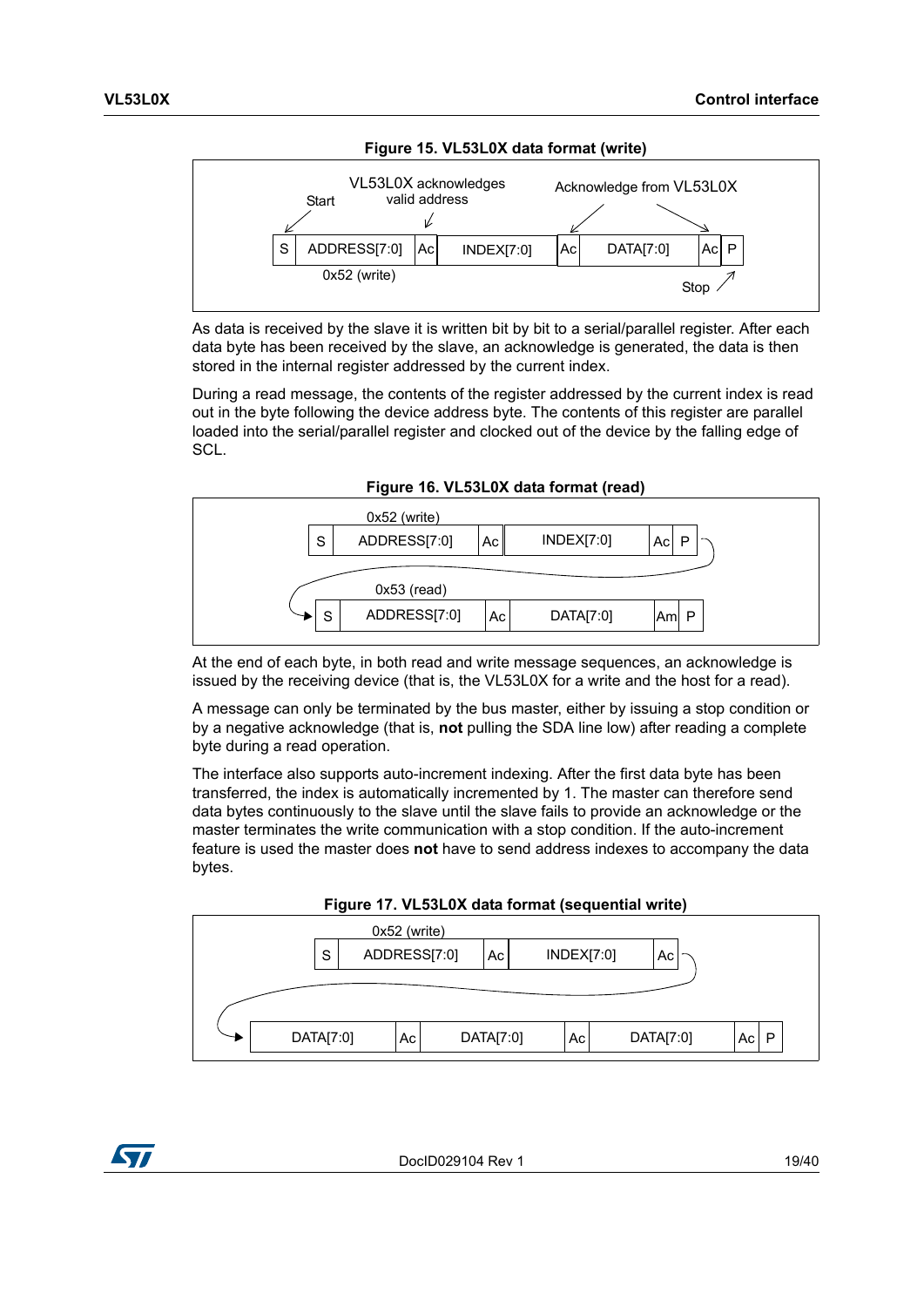<span id="page-19-2"></span>

**Figure 18. VL53L0X data format (sequential read)**

# <span id="page-19-0"></span>**3.1 I2C interface - timing characteristics**

Timing characteristics are shown in *[Table](#page-19-1) 3*. Please refer to *[Figure](#page-20-3) 19* for an explanation of the parameters used.

Timings are given for all PVT conditions.

<span id="page-19-1"></span>

| Symbol              | <b>Parameter</b>                                                  | <b>Minimum</b> | <b>Typical</b> | <b>Maximum</b> | Unit |
|---------------------|-------------------------------------------------------------------|----------------|----------------|----------------|------|
| $F_{I2C}$           | Operating frequency (Standard and<br>Fast mode)                   | $\Omega$       |                | $400^{(1)}$    | kHz  |
| $t_{LOW}$           | Clock pulse width low                                             | 1.3            |                |                | μs   |
| <sup>t</sup> HIGH   | Clock pulse width high                                            | 0.6            |                |                | μs   |
| $t_{\sf SP}$        | Pulse width of spikes which are<br>suppressed by the input filter |                |                | 50             | ns   |
| $t_{\text{BUF}}$    | Bus free time between transmissions                               | 1.3            |                |                | ms   |
| <sup>t</sup> HD.STA | Start hold time                                                   | 0.26           |                |                | μs   |
| t <sub>SU.STA</sub> | Start set-up time                                                 | 0.26           |                |                | μs   |
| <sup>t</sup> HD.DAT | Data in hold time                                                 | $\Omega$       |                | 0.9            | μs   |
| t <sub>SU.DAT</sub> | Data in set-up time                                               | 50             |                |                | ns   |
| $t_{\mathsf{R}}$    | SCL/SDA rise time                                                 |                |                | 120            | ns   |
| $t_{\text{F}}$      | SCL/SDA fall time                                                 |                |                | 120            | ns   |
| t <sub>SU.STO</sub> | Stop set-up time                                                  | 0.6            |                |                | μs   |
| Ci/o                | Input/output capacitance (SDA)                                    |                |                | 10             | pF   |
| Cin                 | Input capacitance (SCL)                                           |                |                | 4              | pF   |
| $C_L$               | Load capacitance                                                  |                | 125            | 400            | pF   |

**Table 3. I2C interface - timing characteristics**

1. The maximum bus speed is also limited by the combination of 400pF load capacitance and pull-up resistor. Please refer to the I2C specification for further information.

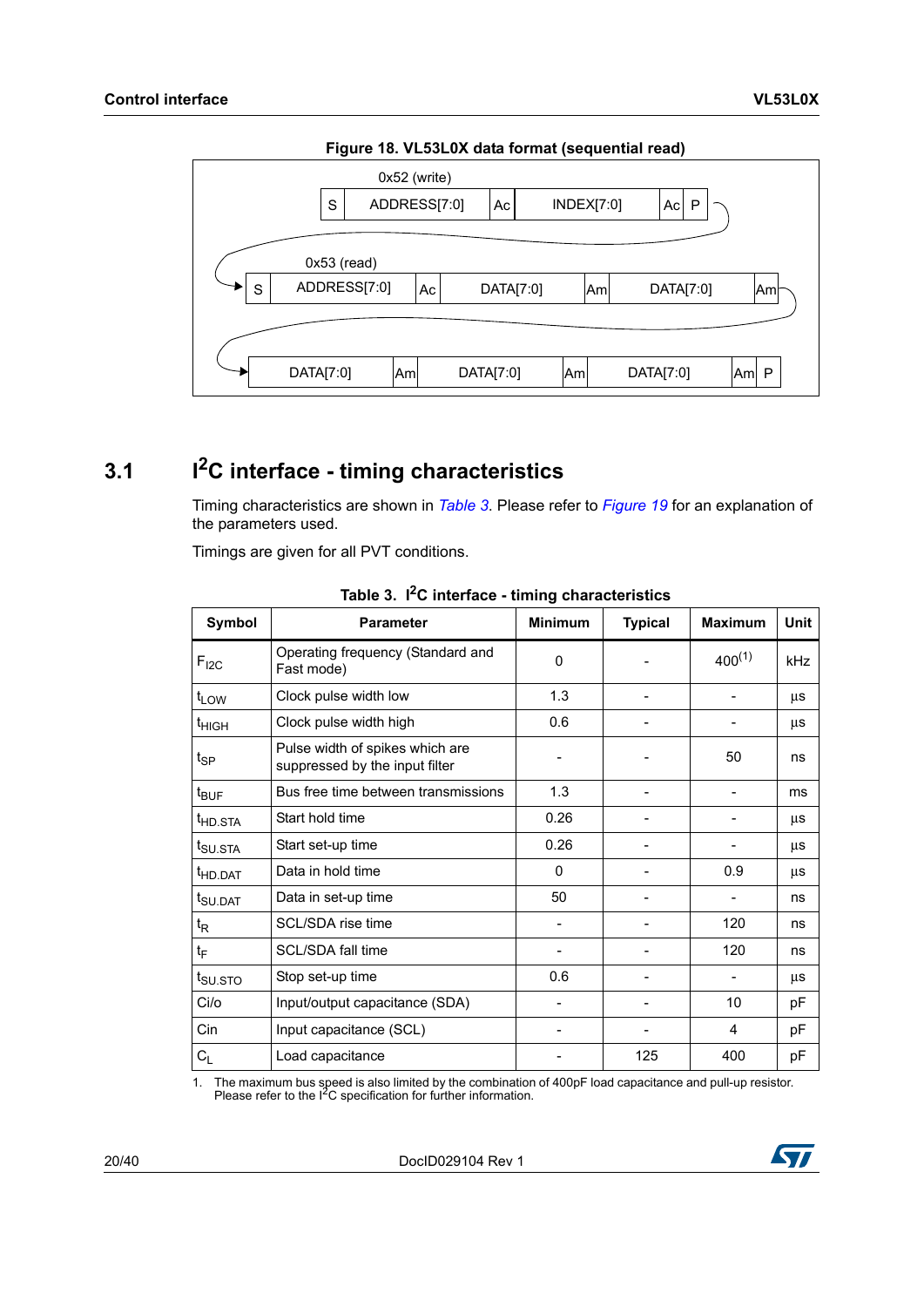<span id="page-20-3"></span>

**Figure 19. I2C timing characteristics**

All timings are measured from either  $V_{IL}$  or  $V_{IH}$ .

# <span id="page-20-0"></span>**3.2 I2C interface - reference registers**

<span id="page-20-1"></span>The registers shown in the table below can be used to validate the user  $I^2C$  interface.

| <b>Address</b> | (after fresh reset,<br>without API loaded) |
|----------------|--------------------------------------------|
| 0xC0           | 0xEE                                       |
| 0xC1           | 0xAA                                       |
| 0xC2           | 0x10                                       |
| 0x51           | 0x0099                                     |
| 0x61           | 0x0000                                     |

#### **Table 4. Reference registers**

<span id="page-20-2"></span>*Note: I2C read/writes can be 8,16 or 32-bit. Multi-byte reads/writes are always addressed in ascending order with MSB first as shown in [Table 5.](#page-20-2)*

#### **Table 5. 32-bit register example**

| <b>Register address</b> | <b>Byte</b> |
|-------------------------|-------------|
| Address                 | MSB         |
| Address $+1$            | . .         |
| Address $+2$            | . .         |
| Address $+3$            | I SB        |

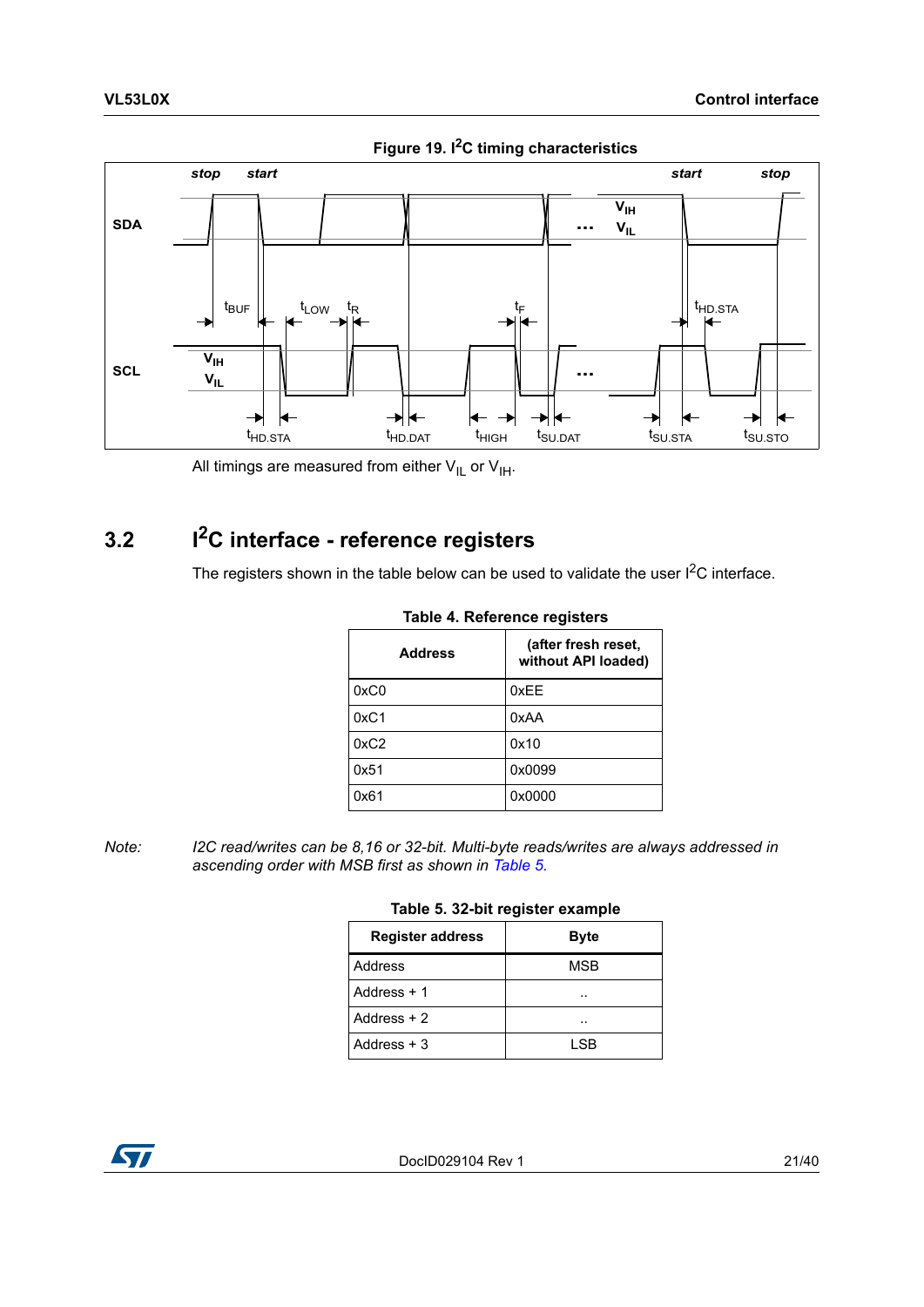# <span id="page-21-0"></span>**4 Electrical characteristics**

### <span id="page-21-1"></span>**4.1 Absolute maximum ratings**

| Table 6. Absolute maximum ratings |  |  |
|-----------------------------------|--|--|
|-----------------------------------|--|--|

<span id="page-21-4"></span>

| <b>Parameter</b>          | Min.   | Typ. | Max. | Unit |
|---------------------------|--------|------|------|------|
| <b>AVDD</b>               | $-0.5$ |      | 3.6  |      |
| SCL, SDA, XSHUT and GPIO1 | $-0.5$ | -    | 3.6  |      |

*Note: Stresses above those listed in [Table 6.](#page-21-4) may cause permanent damage to the device. This is a stress rating only and functional operation of the device at these or any other conditions above those indicated in the operational sections of the specification is not implied. Exposure to absolute maximum rating conditions for extended periods may affect device reliability.*

### <span id="page-21-2"></span>**4.2 Recommended operating conditions**

<span id="page-21-5"></span>

| rapic 7. Recommended operating conditions |                              |       |      |       |      |
|-------------------------------------------|------------------------------|-------|------|-------|------|
| <b>Parameter</b>                          |                              | Min.  | Typ. | Max.  | Unit |
| Voltage (AVDD)                            |                              | 2.6   | 2.8  | 3.5   |      |
| $10$ (IOVDD) <sup>(2)</sup>               | Standard mode                | 1.6   | 1.8  | 1.9   |      |
|                                           | $2V8$ mode <sup>(3)(4)</sup> | 2.6   | 2.8  | 3.5   |      |
| Temperature (normal operating)            |                              | $-20$ |      | $+70$ | °C   |

#### **Table 7. Recommended operating conditions(1)**

1. There are no power supply sequencing requirements. The I/Os may be high, low or floating when AVDD is applied. The I/Os are internally failsafe with no diode connecting them to AVDD

2. XSHUT should be high level only when AVDD is on.

- 3. SDA, SCL, XSHUT and GPIO1 high levels have to be equal to AVDD in 2V8 mode.
- 4. The default API mode is 1V8. 2V8 mode is programmable using device settings loaded by the API. For more details please refer to the VL53L0X API User Manual.

### <span id="page-21-3"></span>**4.3 ESD**

VL53L0X is compliant with ESD values presented in*[Table](#page-21-6) 8*

#### **Table 8. ESD performances**

<span id="page-21-6"></span>

| <b>Parameter</b>            | <b>Specification</b> | <b>Conditions</b>         |
|-----------------------------|----------------------|---------------------------|
| Human Body Model            | JS-001-2012          | +/- 2kV, 1500 Ohms, 100pF |
| <b>Charged Device Model</b> | JZSD22-C101          | $+/- 500V$                |

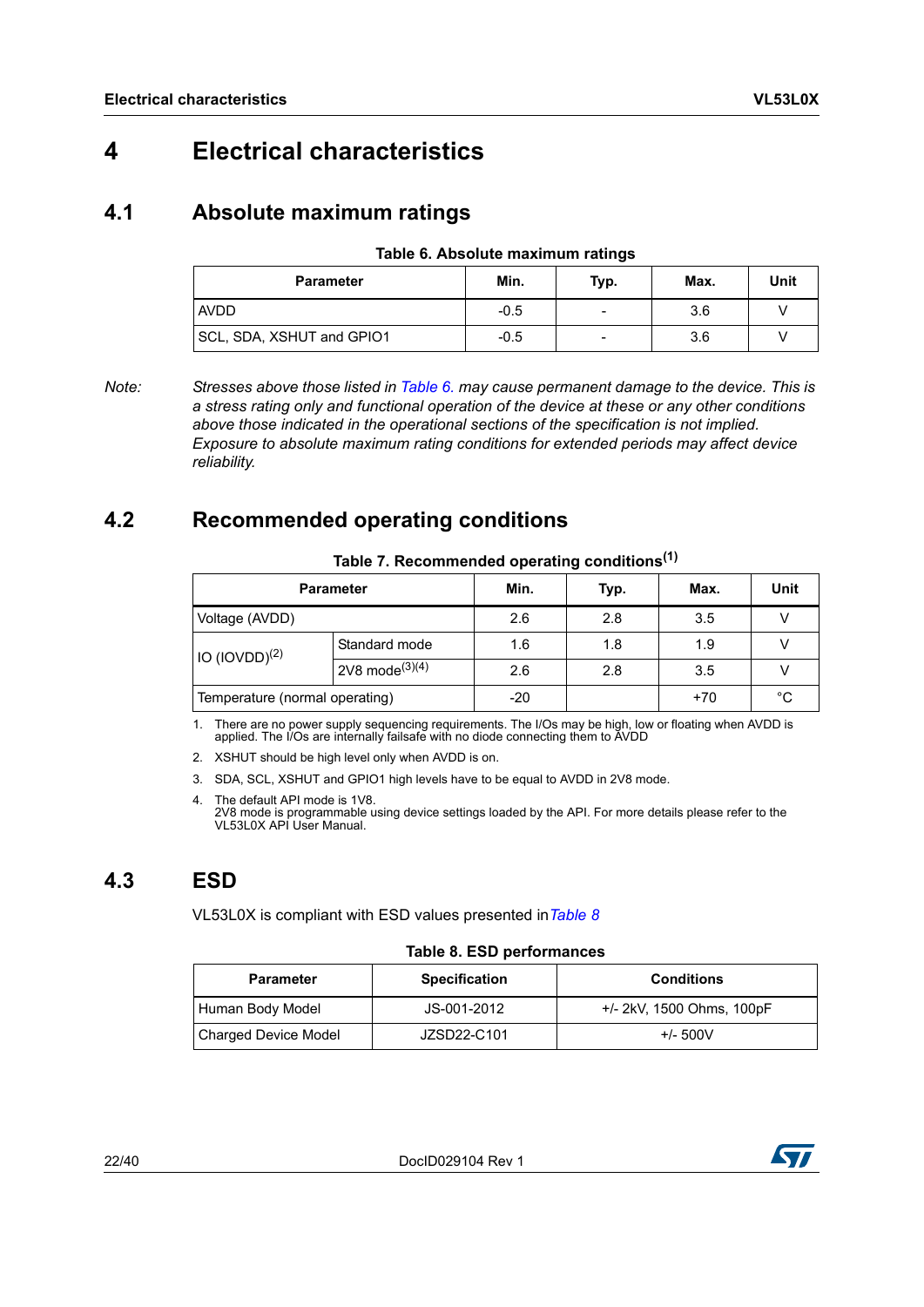## <span id="page-22-0"></span>**4.4 Current consumption**

<span id="page-22-1"></span>

| <b>Parameter</b>                                                    | Min. | Typ. | Max. | Unit |
|---------------------------------------------------------------------|------|------|------|------|
| <b>HW STANDBY</b>                                                   | 3    | 5    |      | uA   |
| SW STANDBY (2V8 mode) <sup>(2)</sup>                                | 4    | 6    | 9    | uA   |
| Timed ranging Inter measurement                                     |      | 16   |      | uA   |
| Active Ranging average consumption<br>(including $VCSEL$ ) $(3)(4)$ |      | 19   |      | mA   |
| Average power consumption at 10Hz<br>with 33ms ranging sequence     |      |      | 20   | mW   |

**Table 9. Consumption at ambient temperature(1)**

1. All current consumption values include silicon process variations. Temperature and Voltage are at nominal conditions (23degC and 2.8V). All values include AVDD and AVDDVCSEL.

2. In standard mode (1V8), pull-ups have to be modified, then SW STANDBY consumption is increased by +0.6uA.

3. Active ranging is an average value, measured using default API settings (33ms timing budget).

4. Peak current (including VCSEL) can reach 40mA.

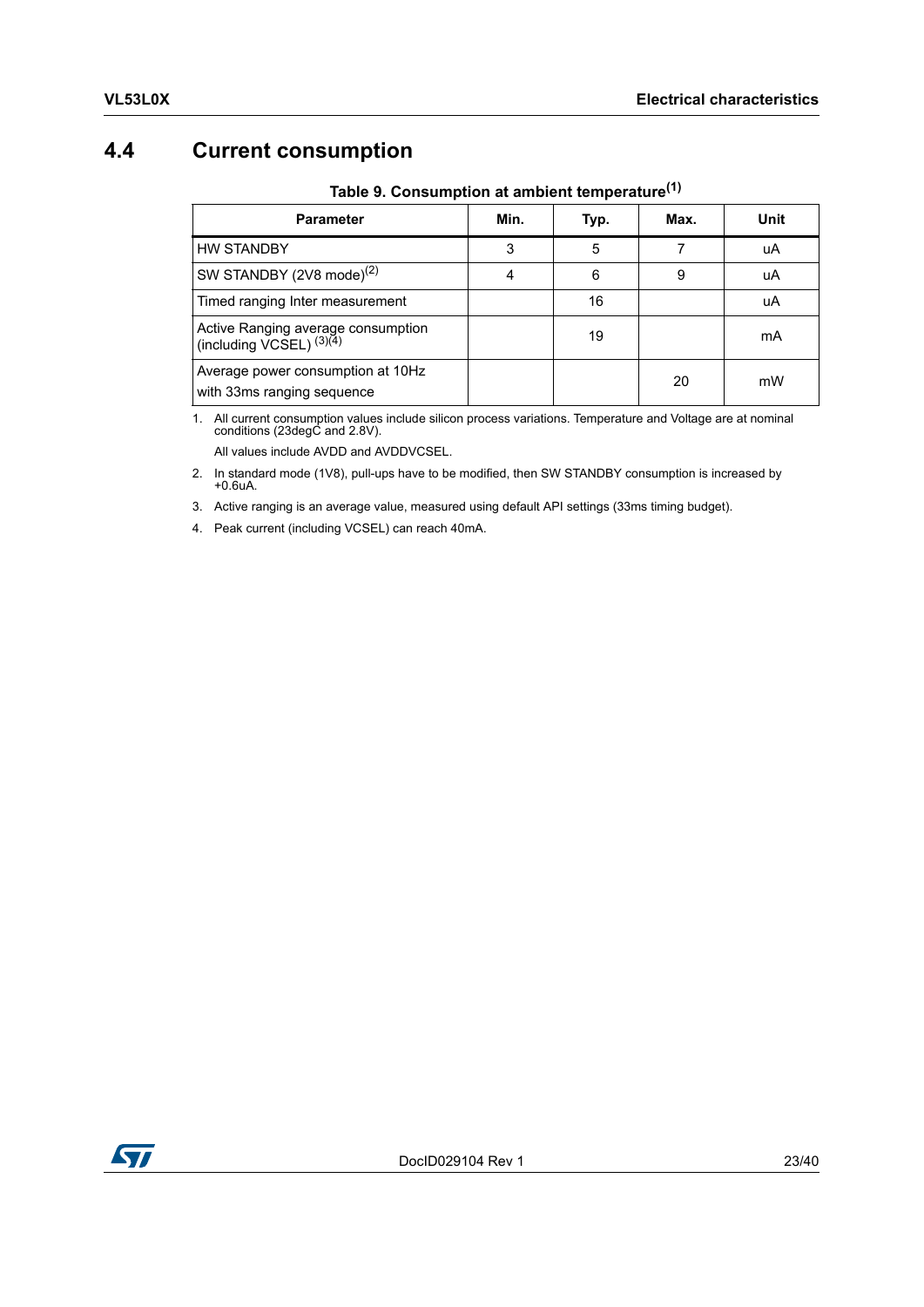## <span id="page-23-0"></span>**4.5 Electrical characteristics**

**Table 10. Digital I/O electrical characteristics**

<span id="page-23-1"></span>

| Symbol                | <b>Parameter</b>                                                                          | <b>Minimum</b> | <b>Typical</b> | <b>Maximum</b> | <b>Unit</b> |
|-----------------------|-------------------------------------------------------------------------------------------|----------------|----------------|----------------|-------------|
| Interrupt pin (GPIO1) |                                                                                           |                |                |                |             |
| $V_{IL}$              | Low level input voltage                                                                   |                |                | 0.3 IOVDD      | $\vee$      |
| $V_{\text{IH}}$       | High level input voltage                                                                  | 0.7 IOVDD      |                |                | V           |
| V <sub>OL</sub>       | Low level output voltage<br>$(I_{OUT} = 4 mA)$                                            |                |                | 0.4            | V           |
| $V_{OH}$              | High level output voltage at<br>$(l_{\text{OUT}} = 4 \text{ mA})$                         | IOVDD-<br>0.4  |                |                | $\vee$      |
| F <sub>GPIO</sub>     | Operating frequency<br>$(C_{LOAD} = 20 pF)$                                               | 0              |                | 108            | <b>MHz</b>  |
|                       | 1 <sup>2</sup> C interface (SDA/SCL)                                                      |                |                |                |             |
| $V_{IL}$              | Low level input voltage                                                                   | $-0.5$         |                | 0.6            | $\vee$      |
| $V_{\text{IH}}$       | High level input voltage                                                                  | 1.12           |                | IOVDD+0.5      | $\vee$      |
| V <sub>OL</sub>       | Low level output voltage $(l_{\text{OUT}} = 4 \text{ mA})$<br>in Standard and Fast modes) |                |                | 0.4            | $\vee$      |
|                       | Leakage current <sup>(1)</sup>                                                            |                |                | 10             | μA          |
| $I_{IL}/H$            | Leakage current <sup>(2)</sup>                                                            |                |                | 0.15           | μA          |

1.  $AVDD = 0 V$ 

2. AVDD = 2.85 V; I/O voltage = 1.8 V

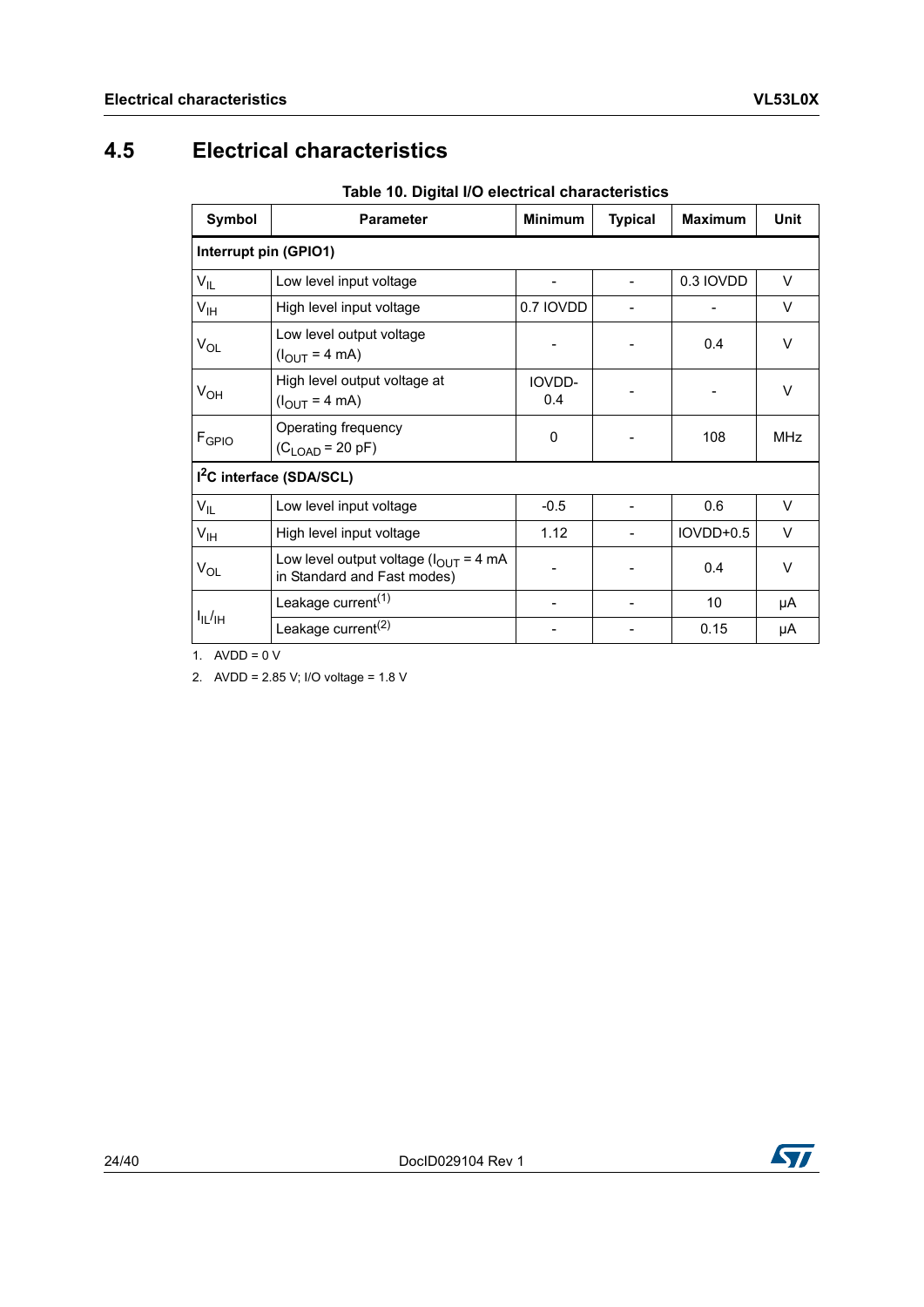## <span id="page-24-0"></span>**5 Performance**

### <span id="page-24-1"></span>**5.1 Measurement conditions**

In all measurement tables in the document, it is considered that the full Field Of View (FOV) is covered.

VL53L0X system FOV is 25degrees.

Reflectance targets are standard ones (Grey 17% N4.74 and White 88% N9.5 Munsell charts).

Unless mentioned, device is controlled through the API using the default settings (refer to VL53L0X API User Manual for API settings description).

<span id="page-24-2"></span>



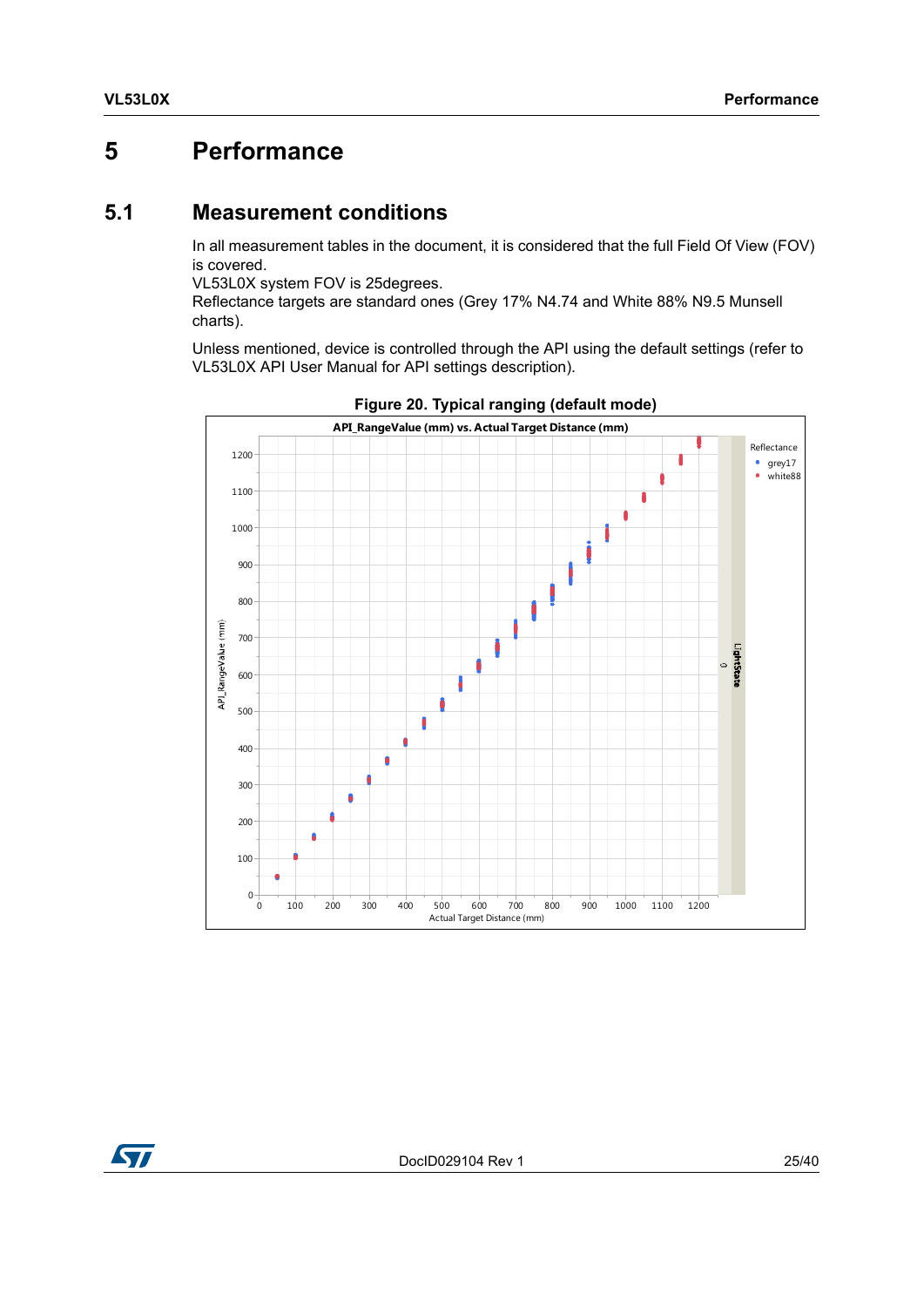<span id="page-25-2"></span>

**Figure 21. Typical ranging - Long range mode**

### <span id="page-25-0"></span>**5.2 Max ranging distance**

*[Table](#page-25-1) 11* presents the ranging specification for VL53L0X bare module, without cover glass, at room temperature (23degreesC) and with nominal voltage (2.8Volts).

<span id="page-25-1"></span>

| <b>Target reflectance</b><br>level (Full FOV) | <b>Conditions</b> | <b>Indoor</b><br>(2) | <b>Outdoor overcast</b><br>(2) |
|-----------------------------------------------|-------------------|----------------------|--------------------------------|
| White Target (88%)                            | <b>Typical</b>    | $200cm+(1)$          | 80cm                           |
|                                               | Minimum           | 120cm                | 60cm                           |
| Grey Target (17%)                             | <b>Typical</b>    | 80cm                 | 50cm                           |
|                                               | Minimum           | 70cm                 | 40cm                           |

**Table 11. Max ranging capabilities with 33ms timing budget**

Note (1): using long range API profile

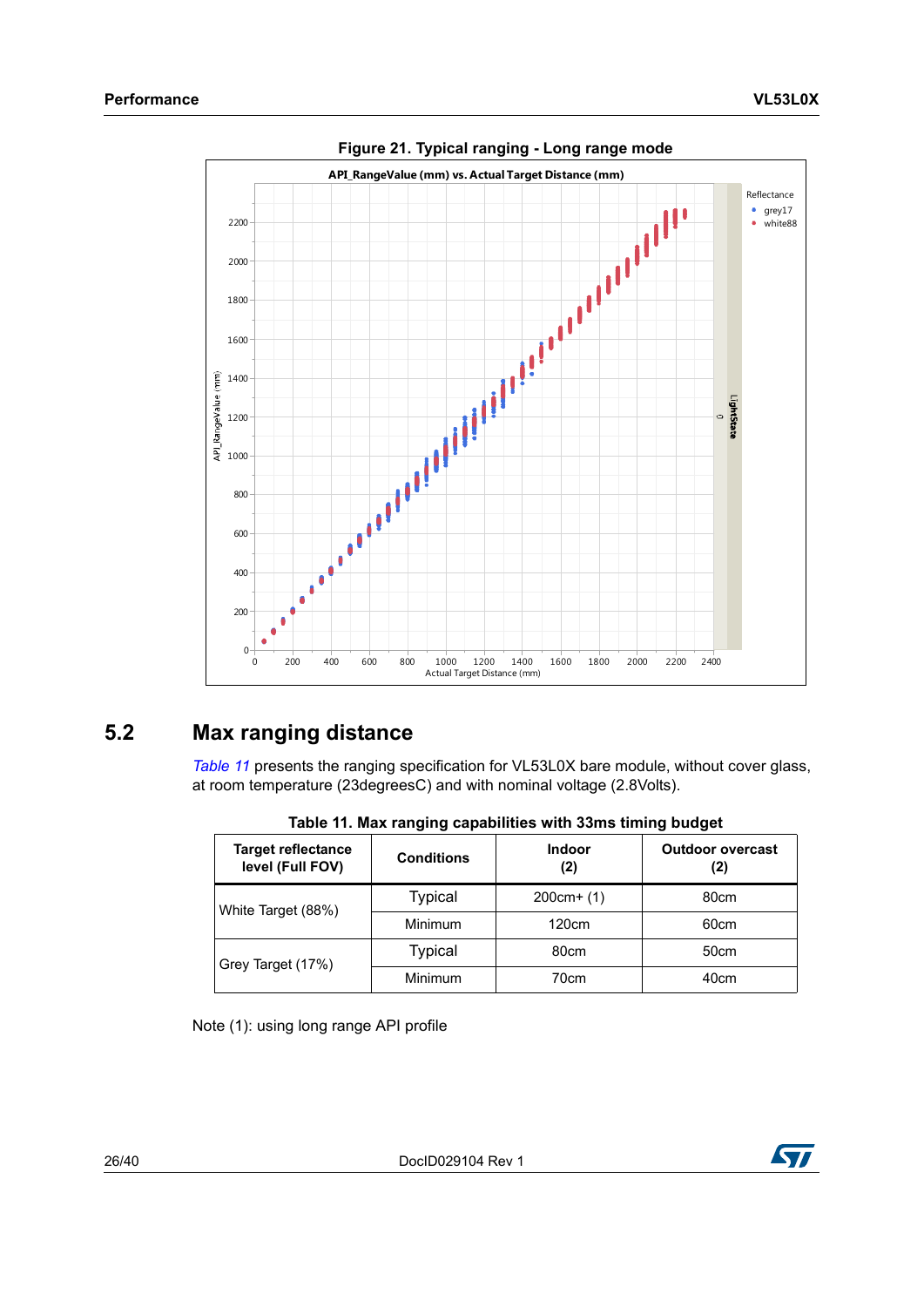Note (2):

- Indoor: no infrared
- Outdoor overcast corresponds to a parasitic noise of 10kcps/SPAD for VL53L0X module. For reference, this corresponds to a 1.2W/m² at 940nm, and is equivalent to 5kLux daylight, while ranging on a grey 17% chart at 40cm

Measurement conditions:

- Targets reflectance used : Grey (17%), White (88%)
- Nominal Voltage (2.8V) and Temperature (23degreesC)
- All distances are for a complete Field of View covered (FOV = 25degrees)
- 33ms timing budget

All distances mentioned in this table are guaranteed for a minimum detection rate of 94% (up to 100%). Detection rate is the worst case percentage of measurements that will return a valid measurement when target is detected.

### <span id="page-26-0"></span>**5.3 Ranging accuracy**

#### <span id="page-26-1"></span>**5.3.1 Standard deviation**

Ranging accuracy can be characterized by standard deviation. It includes Measure-to-Measure and Part-to-Part (silicon) dispersion.

<span id="page-26-2"></span>

|                                               | Indoor (no infrared) |      |                  |                 | Outdoor          |                  |
|-----------------------------------------------|----------------------|------|------------------|-----------------|------------------|------------------|
| <b>Target reflectance</b><br>level (Full FOV) | <b>Distance</b>      | 33ms | 66 <sub>ms</sub> | <b>Distance</b> | 33 <sub>ms</sub> | 66 <sub>ms</sub> |
| White Target (88%)                            | at 120cm             | 4%   | 3%               | at 60cm         | 7%               | 6%               |
| Grey Target (17%)                             | at 70cm              | 7%   | 6%               | at 40cm         | 12%              | 9%               |

**Table 12. Ranging accuracy**

Measurement conditions:

- Targets reflectance used: Grey (17%), White (88%)
- Offset correction done at 10cm from sensor.
- Indoor: no Infrared / Outdoor: eq. 5kLux equivalent sunlight (10kcps/SPAD)
- Nominal Voltage (2v8) and Temperature (23degreesC)
- All distances are for a complete Field of View covered (FOV = 25degrees)
- Detection rate is considered at 94% minimum

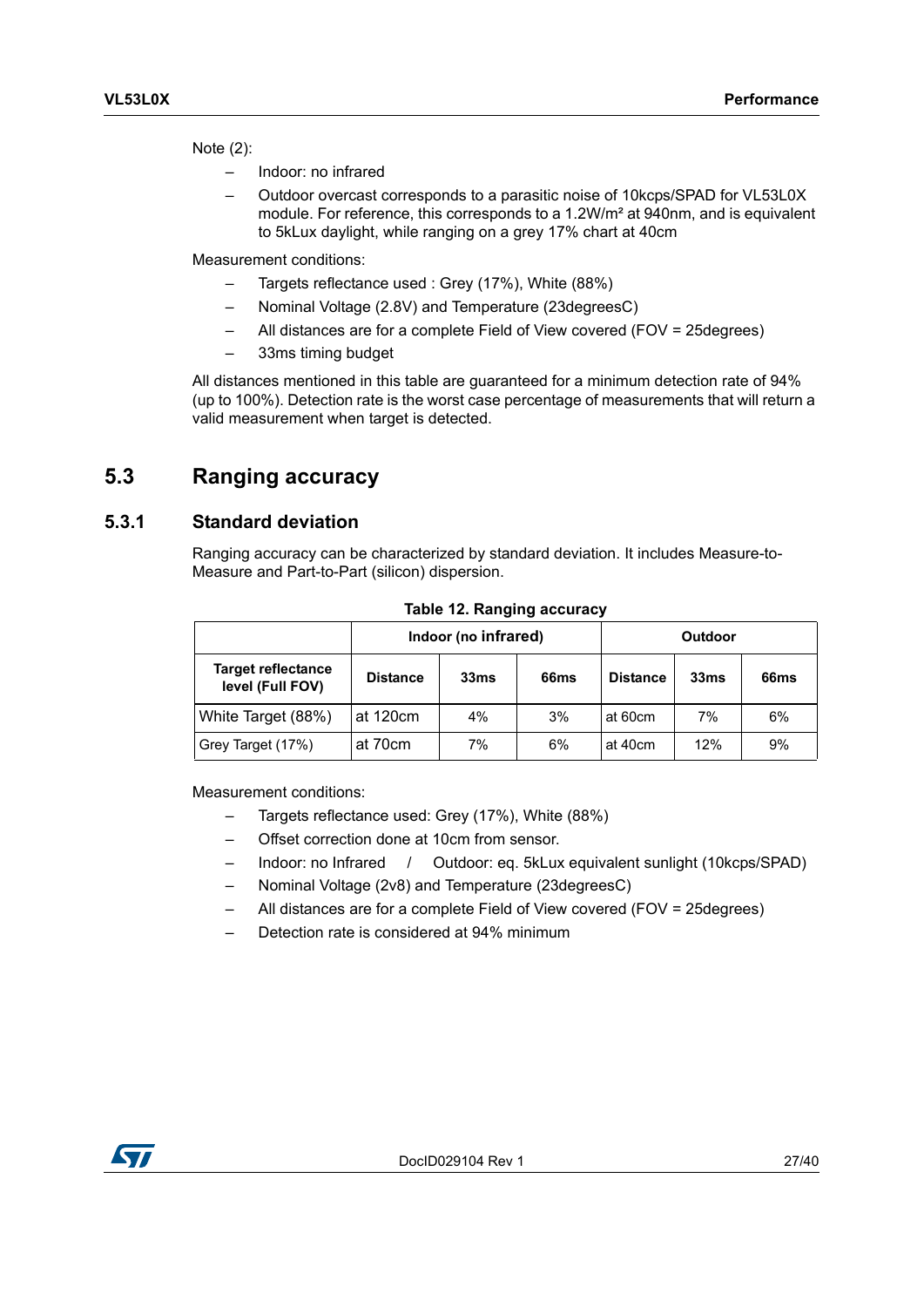#### <span id="page-27-0"></span>**5.3.2 Range profile examples**

*[Table](#page-27-2) 13* details typical performance for the four example ranging profiles, as per measurement conditions in *Section [5.3: Ranging accuracy](#page-26-0)*.

<span id="page-27-2"></span>

| <b>Range Profile</b> | <b>Typical performance</b><br>Range timing budget |                                   | <b>Typical application</b>                        |  |
|----------------------|---------------------------------------------------|-----------------------------------|---------------------------------------------------|--|
| Default mode         | 30 <sub>ms</sub>                                  | 1.2m, accuracy as per<br>Table 12 | standard                                          |  |
| High accuracy        | 200 <sub>ms</sub>                                 | 1.2m, accuracy < $+/- 3%$         | precise measurement                               |  |
| Long range           | 33 <sub>ms</sub>                                  | 2m, accuracy as per<br>Table 12   | long ranging, only for<br>dark conditions (no IR) |  |
| High speed           | 20 <sub>ms</sub>                                  | 1.2m, accuracy $+/-5\%$           | high speed where<br>accuracy is not priority      |  |

#### <span id="page-27-1"></span>**5.3.3 Ranging offset error**

The table below shows how range offset may drift over distance, voltage and temperature. Assumes offset calibrated at 10cm. See VL53L0X API User Manual for details on offset calibration.

<span id="page-27-3"></span>

|                      | <b>Nominal</b><br><b>Conditions</b>    | <b>Measure point</b>                                                                      | <b>Typical offset</b><br>from nominal | <b>Maximum offset</b><br>from nominal |
|----------------------|----------------------------------------|-------------------------------------------------------------------------------------------|---------------------------------------|---------------------------------------|
| Ranging<br>distance  | Offset calibration<br>at 10cm ("zero") | White 120cm (indoor)<br>Grey 70cm (indoor)<br>White 60cm (outdoor)<br>Grey 40cm (outdoor) |                                       | $< 3\%$                               |
| Voltage drift        | 2.8V                                   | 2.6V to 3.5V                                                                              | $+/- 10$ mm                           | $+/- 15$ mm                           |
| Temperature<br>drift | $23^{\circ}$ C                         | $-20^{\circ}$ C to $+70^{\circ}$ C                                                        | $+/- 10$ mm                           | $+/- 30$ mm                           |

#### **Table 14. Ranging offset**

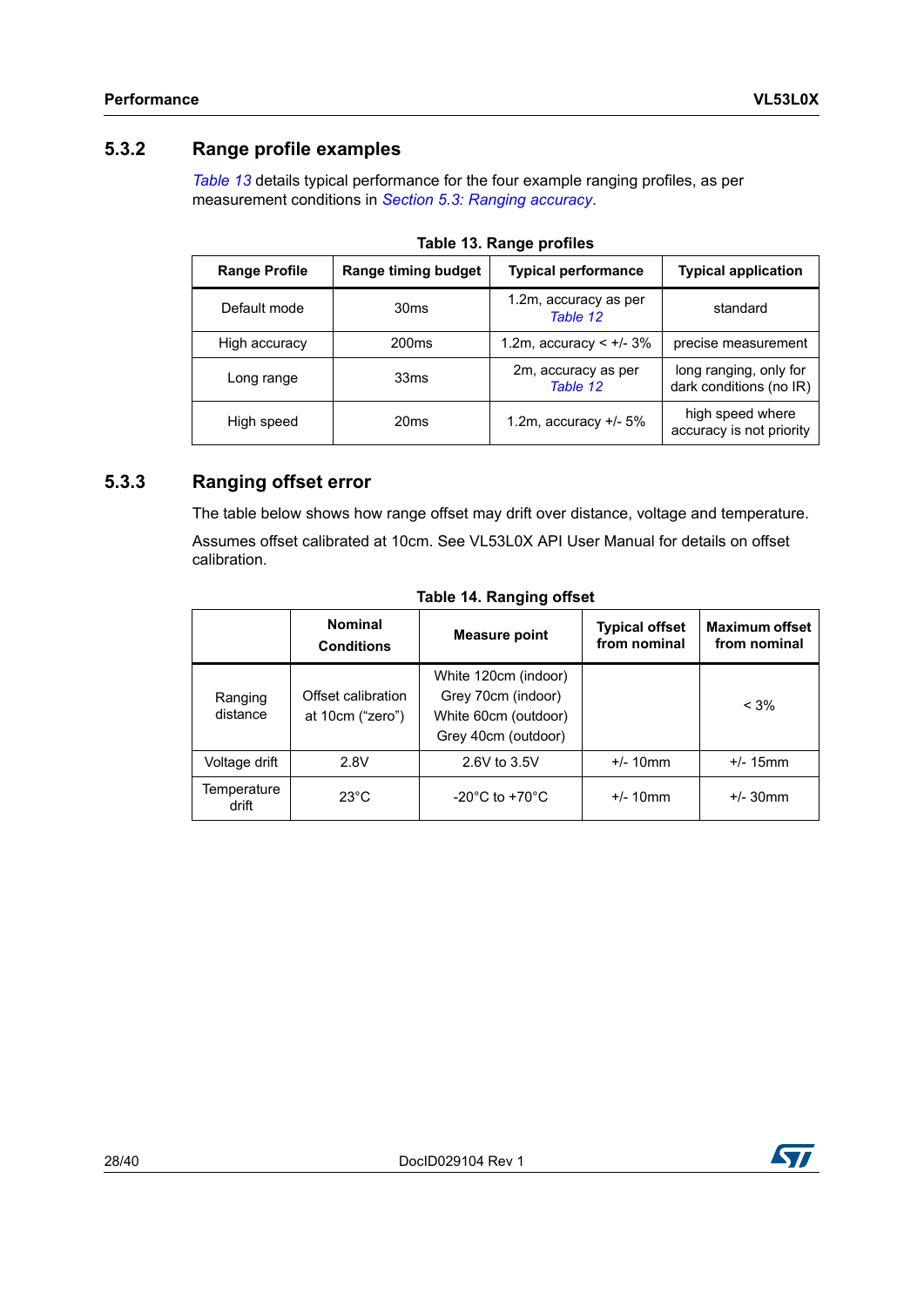# <span id="page-28-0"></span>**6 Outline drawing**

<span id="page-28-1"></span>

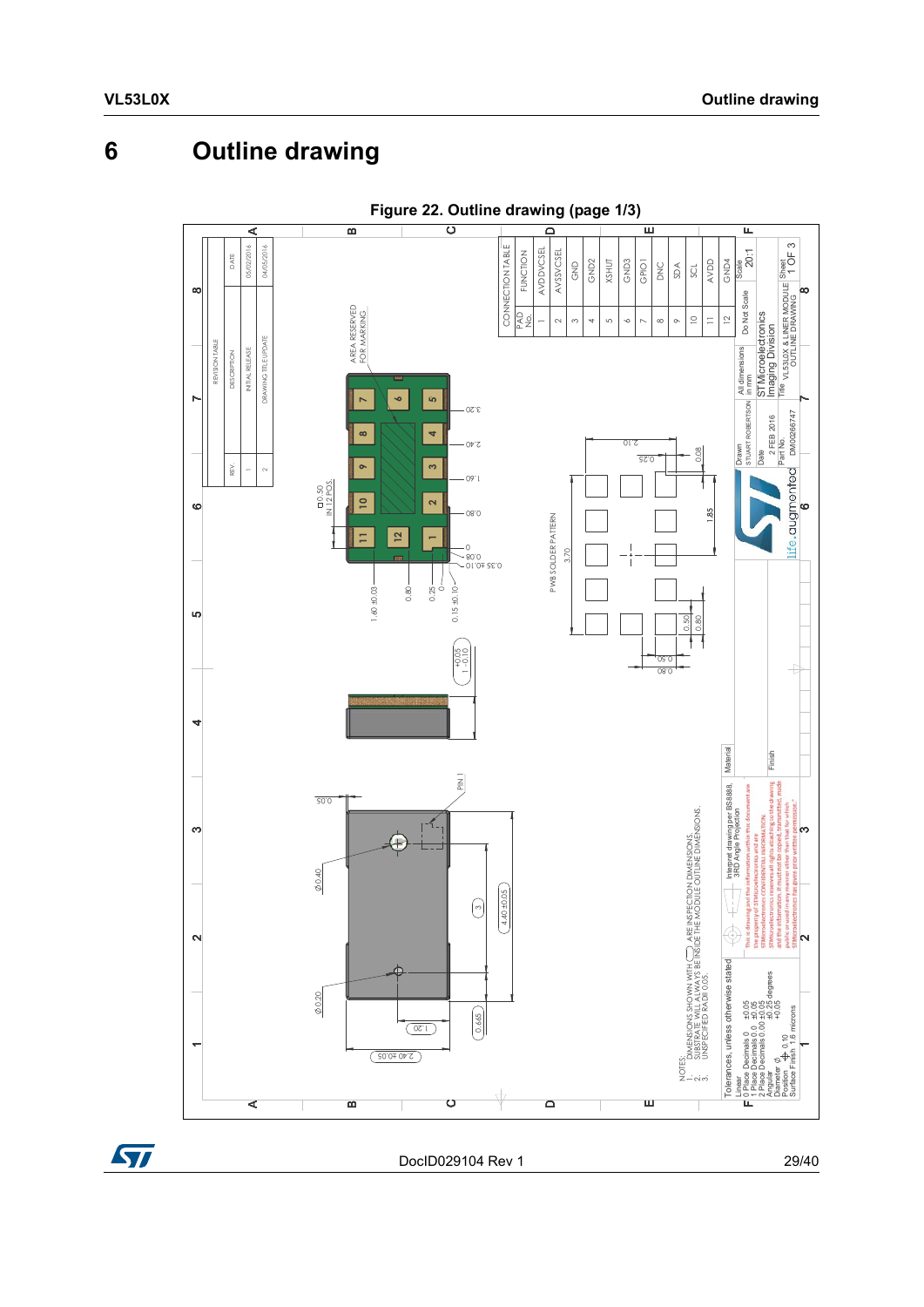<span id="page-29-0"></span>

30/40 DocID029104 Rev 1

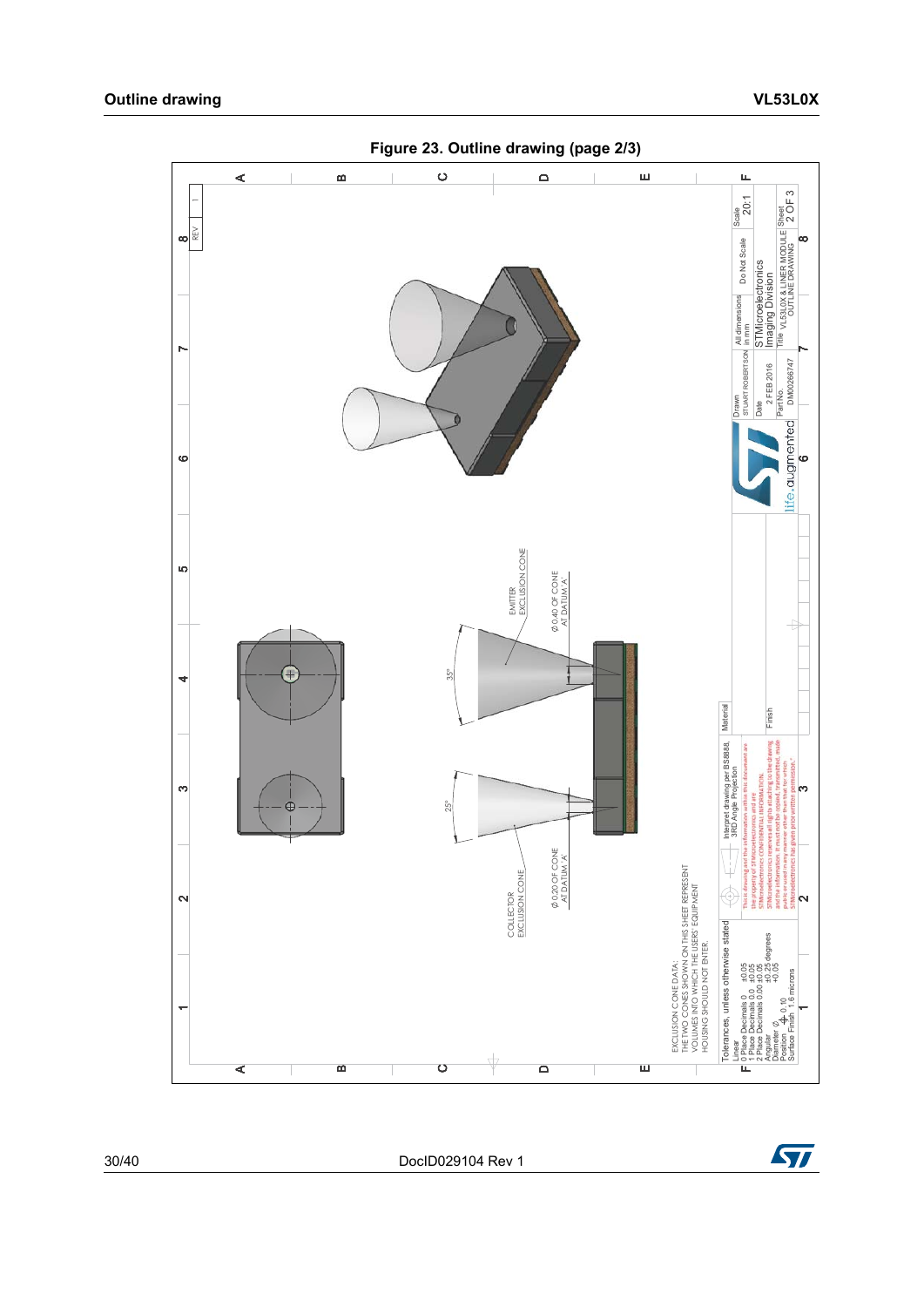<span id="page-30-0"></span>

**Figure 24. Outline drawing - with liner (page 3/3)**



DocID029104 Rev 1 31/40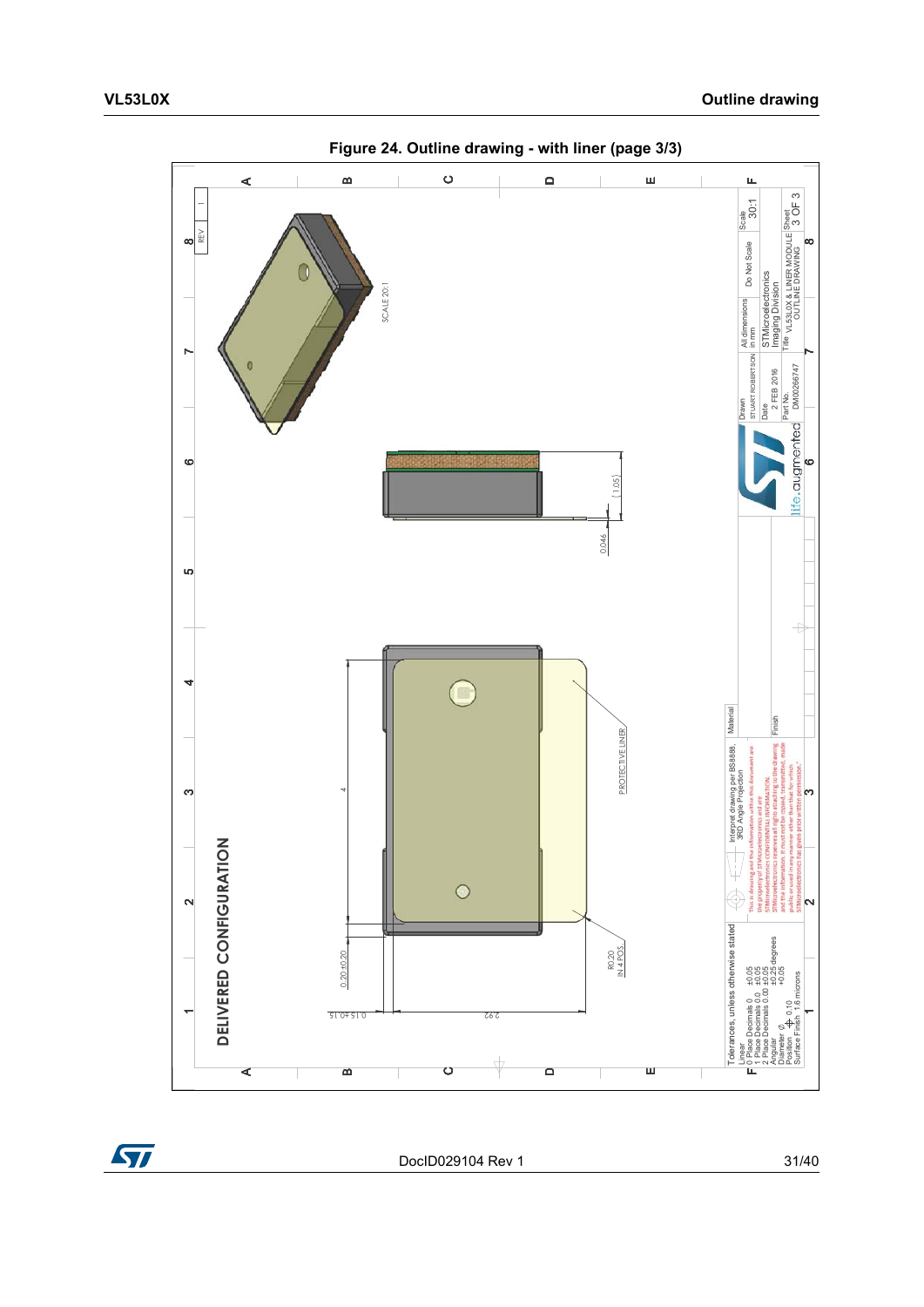## <span id="page-31-0"></span>**7 Laser safety considerations**

The VL53L0X contains a laser emitter and corresponding drive circuitry. The laser output is designed to remain within Class 1 laser safety limits under all reasonably foreseeable conditions including single faults in compliance with IEC 60825-1:2014 (third edition).

The laser output will remain within Class 1 limits as long as the STMicroelectronics recommended device settings (API settings) are used and the operating conditions specified are respected.

<span id="page-31-1"></span>The laser output power must not be increased by any means and no optics should be used with the intention of focusing the laser beam.

**Caution:** Use of controls or adjustments or performance of procedures other than those specified herein may result in hazardous radiation exposure.



**Figure 25. Class 1 laser product label**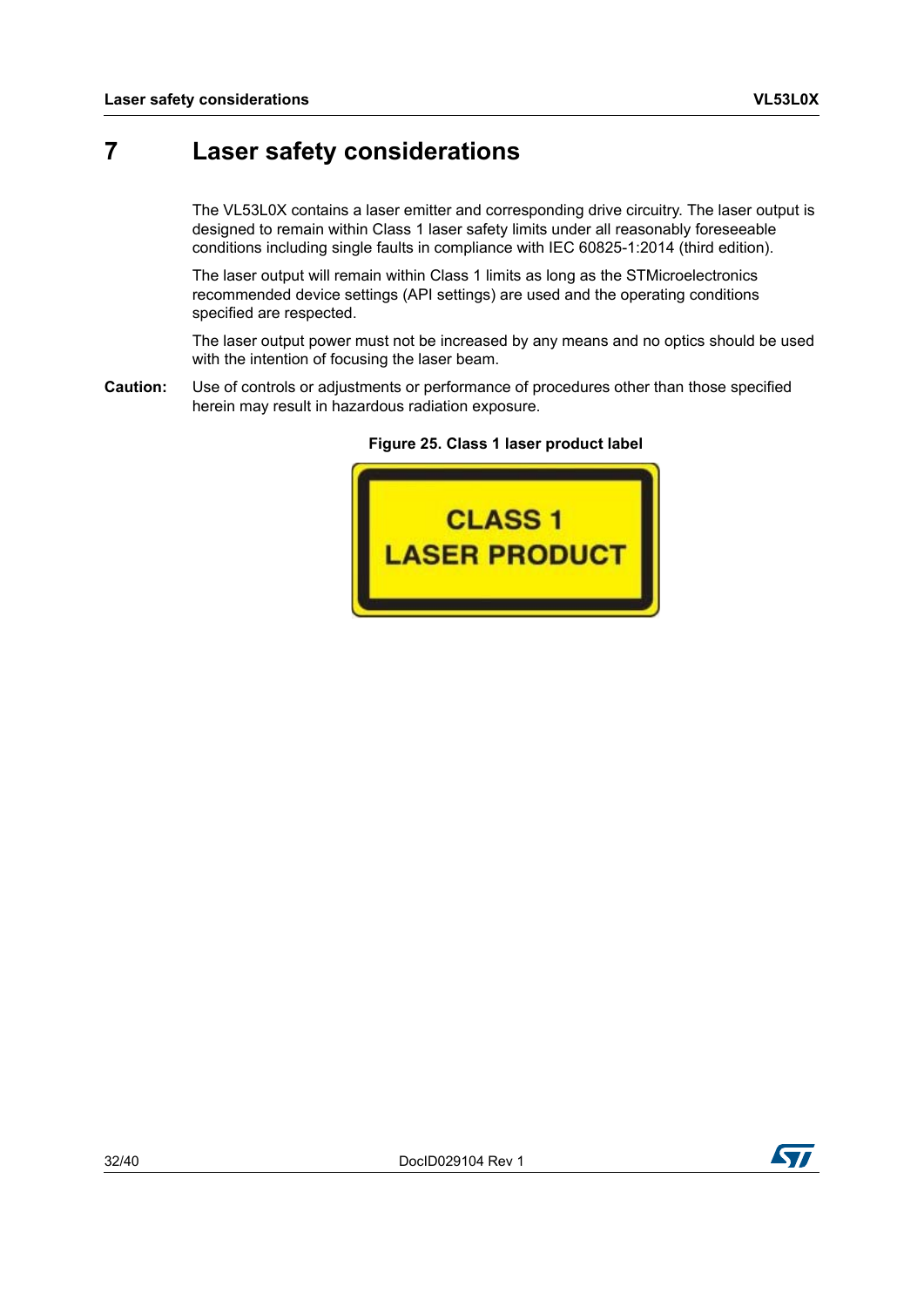# <span id="page-32-0"></span>**8 Packaging and labeling**

### <span id="page-32-1"></span>**8.1 Product marking**

<span id="page-32-4"></span>A 2-line product marking is applied on the backside of the module (i.e. on the substrate). The first line is the silicon product code, and the second line, the internal tracking code.

**Figure 26. Example of marking**

### <span id="page-32-2"></span>**8.2 Inner box labeling**

The labeling follows the ST standard packing acceptance specification.

The following information will be on the inner box label:

- assembly site
- sales type
- quantity
- trace code
- marking
- bulk ID number

### <span id="page-32-3"></span>**8.3 Packing**

At customer / subcontractor level, it is recommended to mount theVL53L0X in a clean environment to avoid foreign material deposition.

To help avoid any foreign material contamination at phone assembly level the modules will be shipped in a tape and reel format with a protective liner. The packaging will be vacuumsealed and include a desiccant.

The liner is compliant with reflow at 260°C. It must be removed during assembly of the customer device, just before mounting the cover glass.



DocID029104 Rev 1 33/40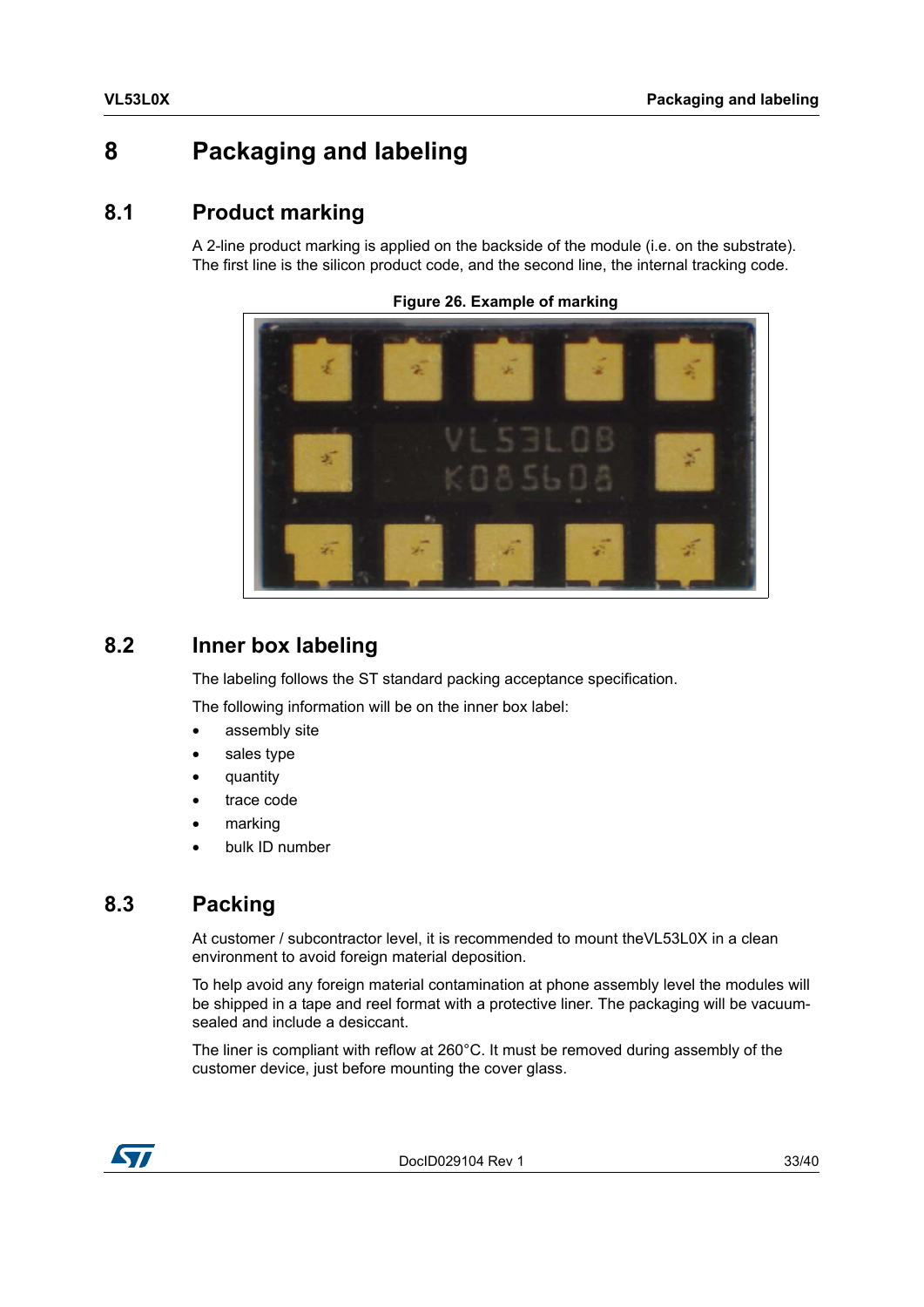#### <span id="page-33-0"></span>**8.3.1 Tape outline drawings**

<span id="page-33-2"></span>

#### **Figure 27. Tape outline drawing**

### <span id="page-33-1"></span>**8.4 Pb-free solder reflow process**

*[Figure](#page-34-3) 28* and *[Table](#page-34-2) 15* shows the recommended and maximum values for the solder profile.

Customers will have to tune the reflow profile depending on the PCB, solder paste and material used.

We expect customers to follow the "recommended" reflow profile, which is specifically tuned for VL53L0X package.

For any reason if a customer must perform a reflow profile which is different from "recommended" one (especially peak >240°C), this new profile must be qualified by the customer at its own risk. In any case, the profile have to be within the "maximum" profile limit described in *[Table](#page-34-2) 15*.

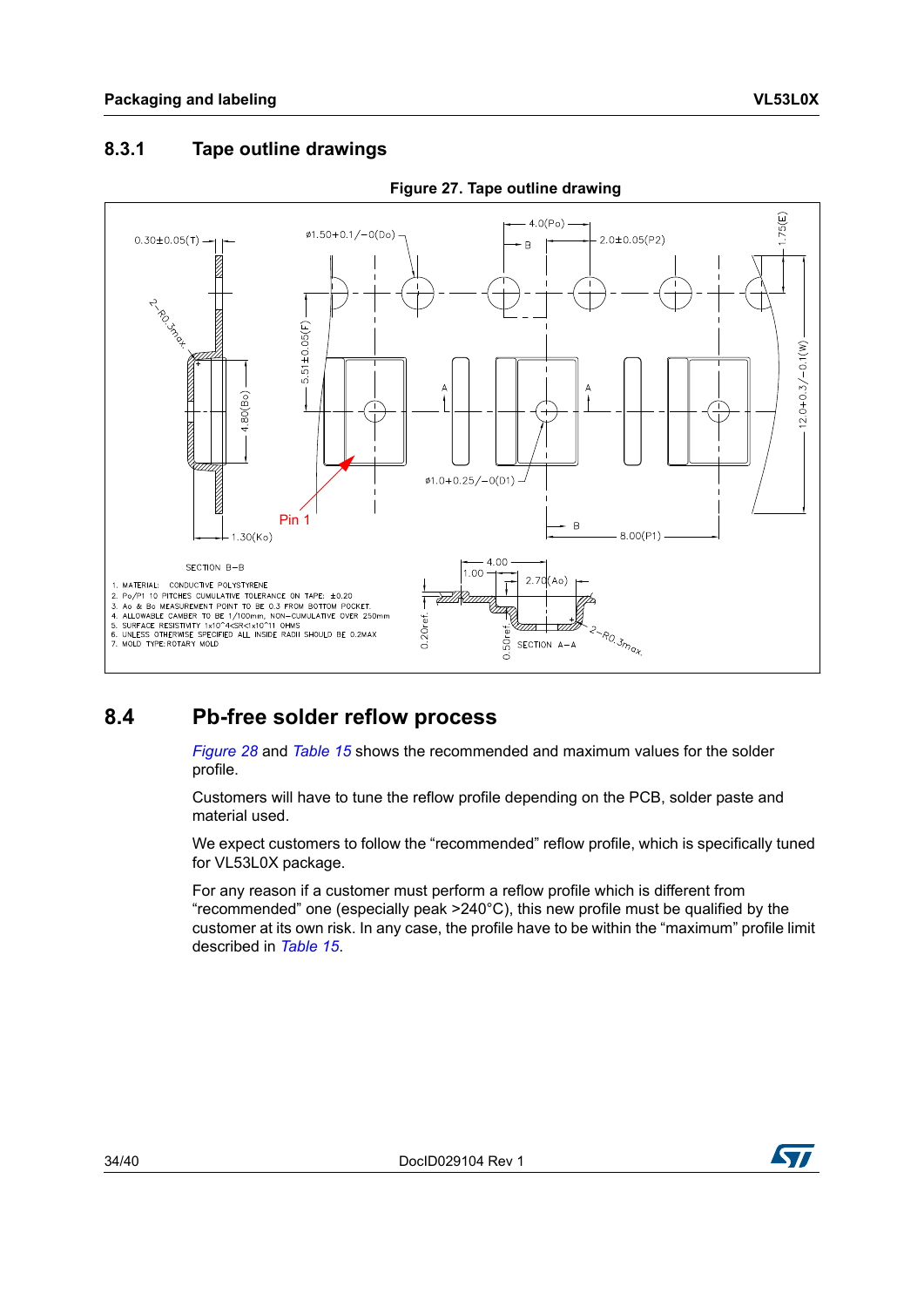<span id="page-34-2"></span>

| <b>Parameters</b>                                     | Recommended | <b>Maximum</b> | <b>Units</b> |
|-------------------------------------------------------|-------------|----------------|--------------|
| Minimum temperature $(T_S \text{ min})$               | 130         | 150            | °C           |
| Maximum temperature $(T_S \text{ max})$               | 200         | 200            | °C           |
| Time $t_s$ (T <sub>S</sub> min to T <sub>S</sub> max) | 90-110      | $60 - 120$     | seconds      |
| Temperature $(T_1)$                                   | 217         | 217            | $^{\circ}C$  |
| Time $(t1)$                                           | 55-65       | $55 - 65$      | seconds      |
| Ramp up                                               | $+2$        | +3             | °C/second    |
| Temperature $(T_{p-10})$                              |             | 250            | °C           |
| Time $(t_{p-10})$                                     |             | 10             | seconds      |
| Ramp up                                               |             | $+3$           | °C/second    |
| Peak temperature (Tp)                                 | 240         | 260 max        | °C           |
| Time to peak                                          | 300         | 300            | seconds      |
| Ramp down (peak to $T_1$ )                            | -4          | -6             | °C/second    |

**Table 15. Recommended solder profile**

<span id="page-34-3"></span>

*Note: Temperature mentioned in [Table](#page-34-2) 15 is measured at the top of VL53L0X package.*

*Note: The component should be limited to a maximum of 3 passes through this solder profile.*

### <span id="page-34-0"></span>**8.5 Handling and storage precautions**

#### <span id="page-34-1"></span>**8.5.1 Shock precaution**

Proximity sensor modules house numerous internal components that are susceptible to shock damage. If a unit is subject to excessive shock, is dropped onto the floor, or a tray/reel of units is dropped onto the floor, it must be rejected, even if no apparent damage is visible.



DocID029104 Rev 1 35/40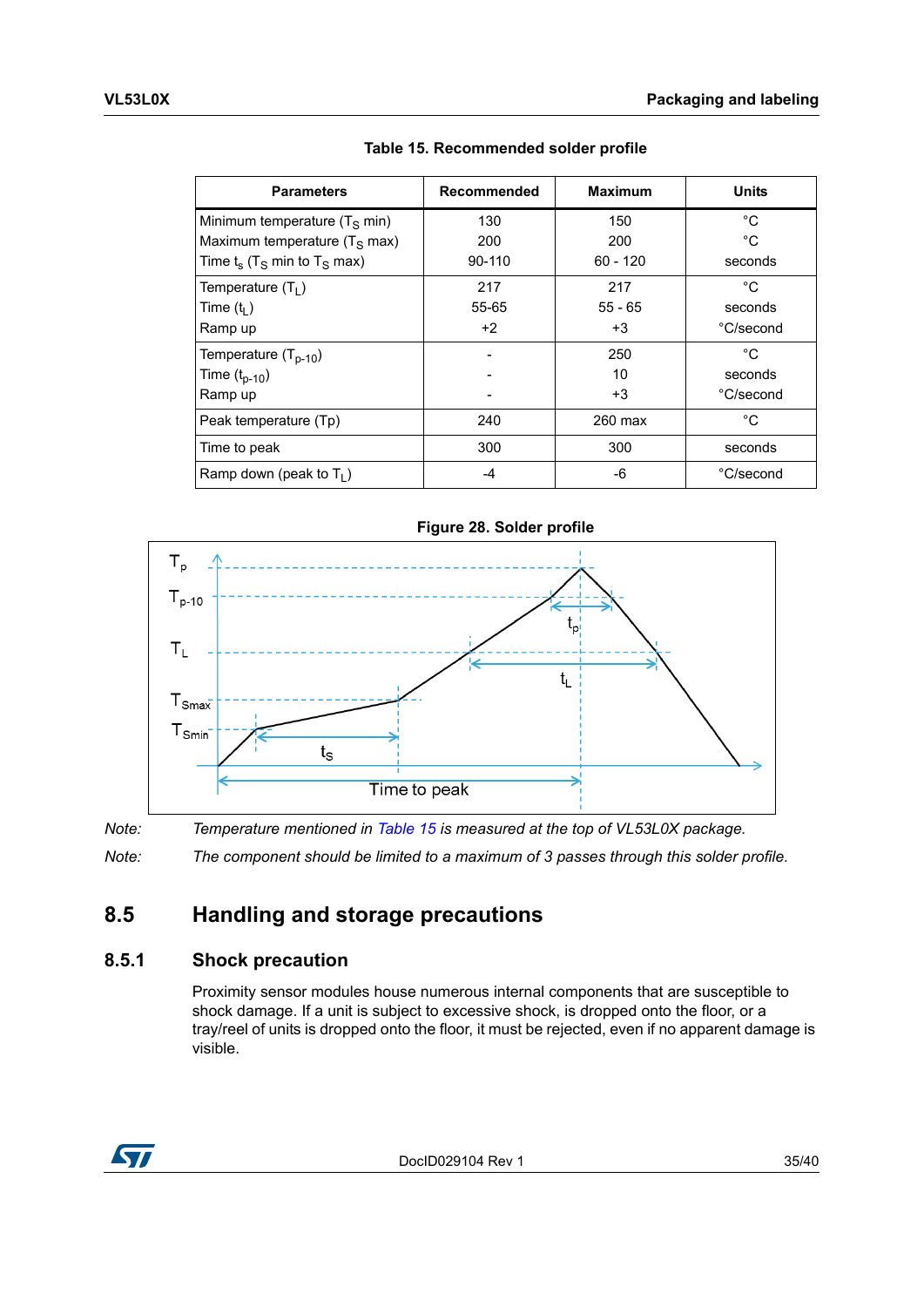#### <span id="page-35-0"></span>**8.5.2 Part handling**

Handling must be done with non-marring ESD safe carbon, plastic, or Teflon tweezers. Ranging module are susceptible to damage or contamination. A clean assembly process is advised at customer after un-taping the parts, and until a protective cover glass is mounted.

#### <span id="page-35-1"></span>**8.5.3 Compression force**

A maximum compressive load of 25N shall be applied on the module.

#### <span id="page-35-2"></span>**8.5.4 Moisture sensitivity level**

Moisture sensitivity is level 3 (MSL) as described in IPC/JEDEC JSTD-020-C

### <span id="page-35-3"></span>**8.6 Storage temperature conditions**

#### **Table 16. Recommended storage conditions**

<span id="page-35-4"></span>

| <b>Parameter</b>      | Min. | Typ. | Max. | Unit    |
|-----------------------|------|------|------|---------|
| Temperature (storage) | -40  |      | +85  | $\circ$ |

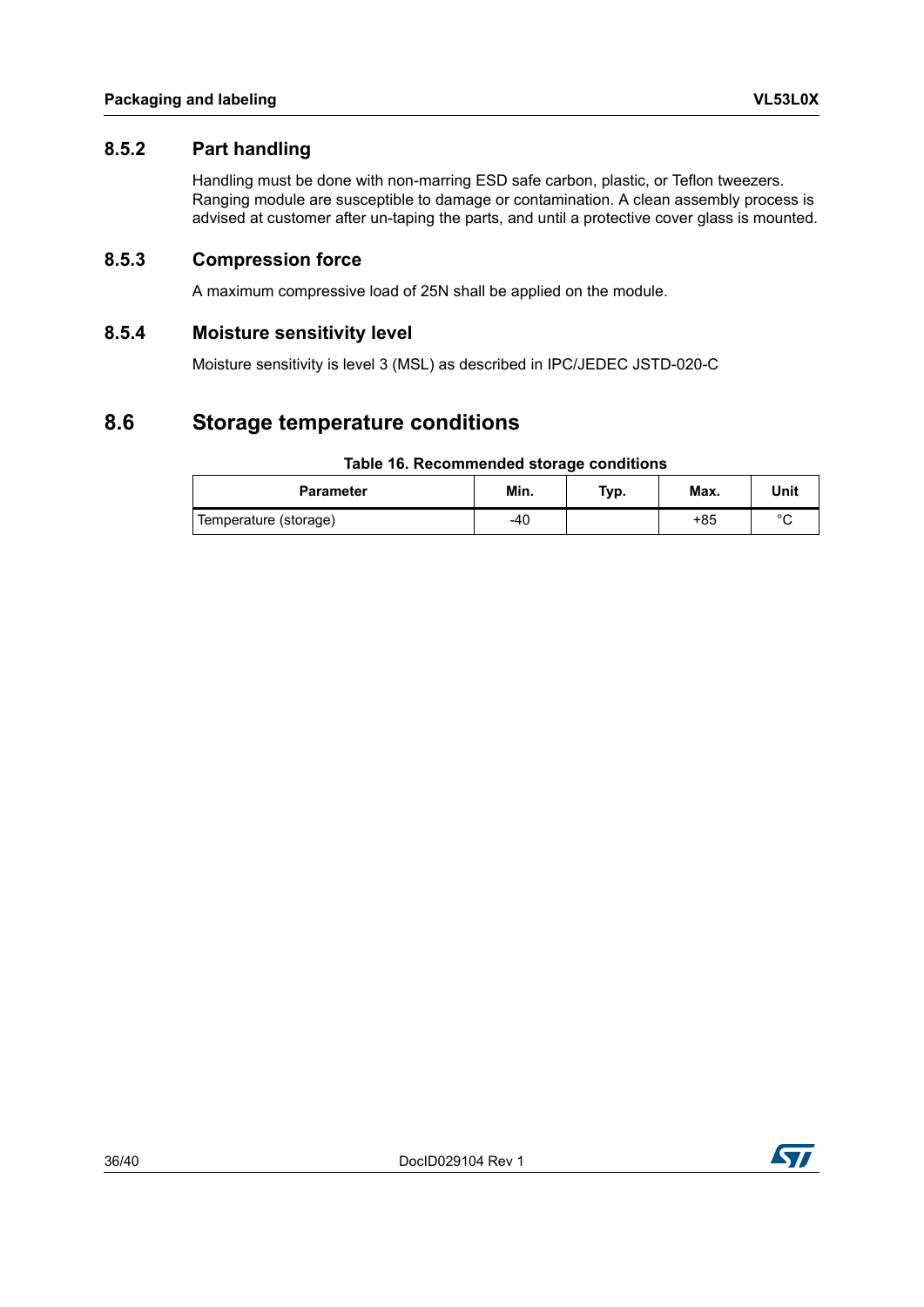# <span id="page-36-0"></span>**9 Ordering information**

| <b>Table 17. Ordering information</b> |  |
|---------------------------------------|--|
|---------------------------------------|--|

<span id="page-36-2"></span>

| Sales type     | Package                  | <b>Packing</b> |  |
|----------------|--------------------------|----------------|--|
| VL53L0CXV0DH/1 | Optical LGA12 with liner | Tape and reel  |  |

# <span id="page-36-1"></span>**10 Acronyms and abbreviations**

<span id="page-36-3"></span>

| Acronym/ abbreviation | <b>Definition</b>                      |  |
|-----------------------|----------------------------------------|--|
| <b>ESD</b>            | Electrostatic discharge                |  |
| $I^2C$                | Inter-integrated circuit (serial bus)  |  |
| <b>NVM</b>            | Non volatile memory                    |  |
| <b>RIT</b>            | Return Ignore Threshold                |  |
| <b>SPAD</b>           | Single photon avalanche diode          |  |
| <b>VCSEL</b>          | Vertical cavity surface emitting laser |  |

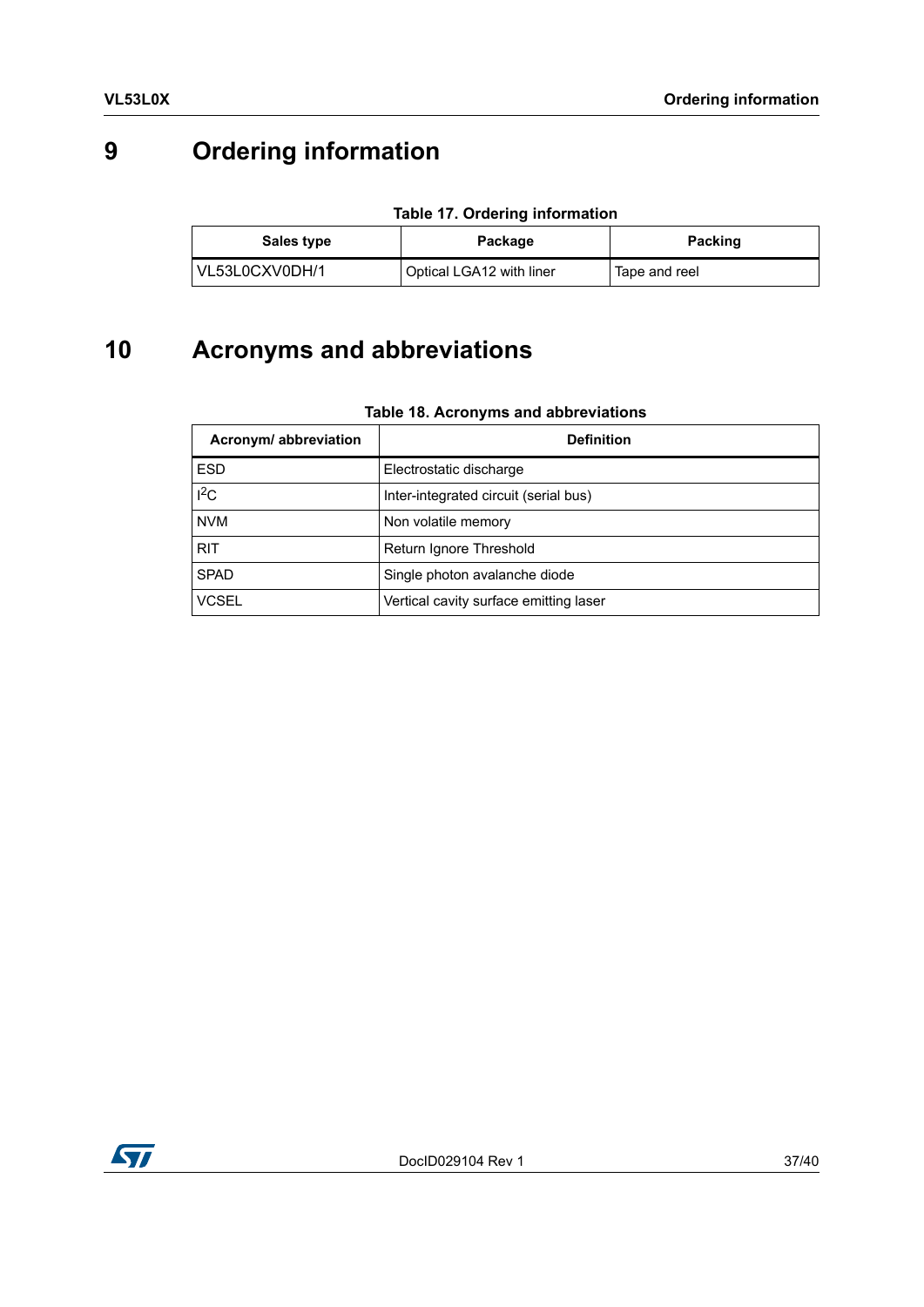# <span id="page-37-0"></span>**11 ECOPACK®**

In order to meet environmental requirements, ST offers these devices in different grades of ECOPACK<sup>®</sup> packages, depending on their level of environmental compliance. ECOPACK<sup>®</sup> specifications, grade definitions and product status are available at: *[www.st.com](http://www.st.com)*. ECOPACK® is an ST trademark.

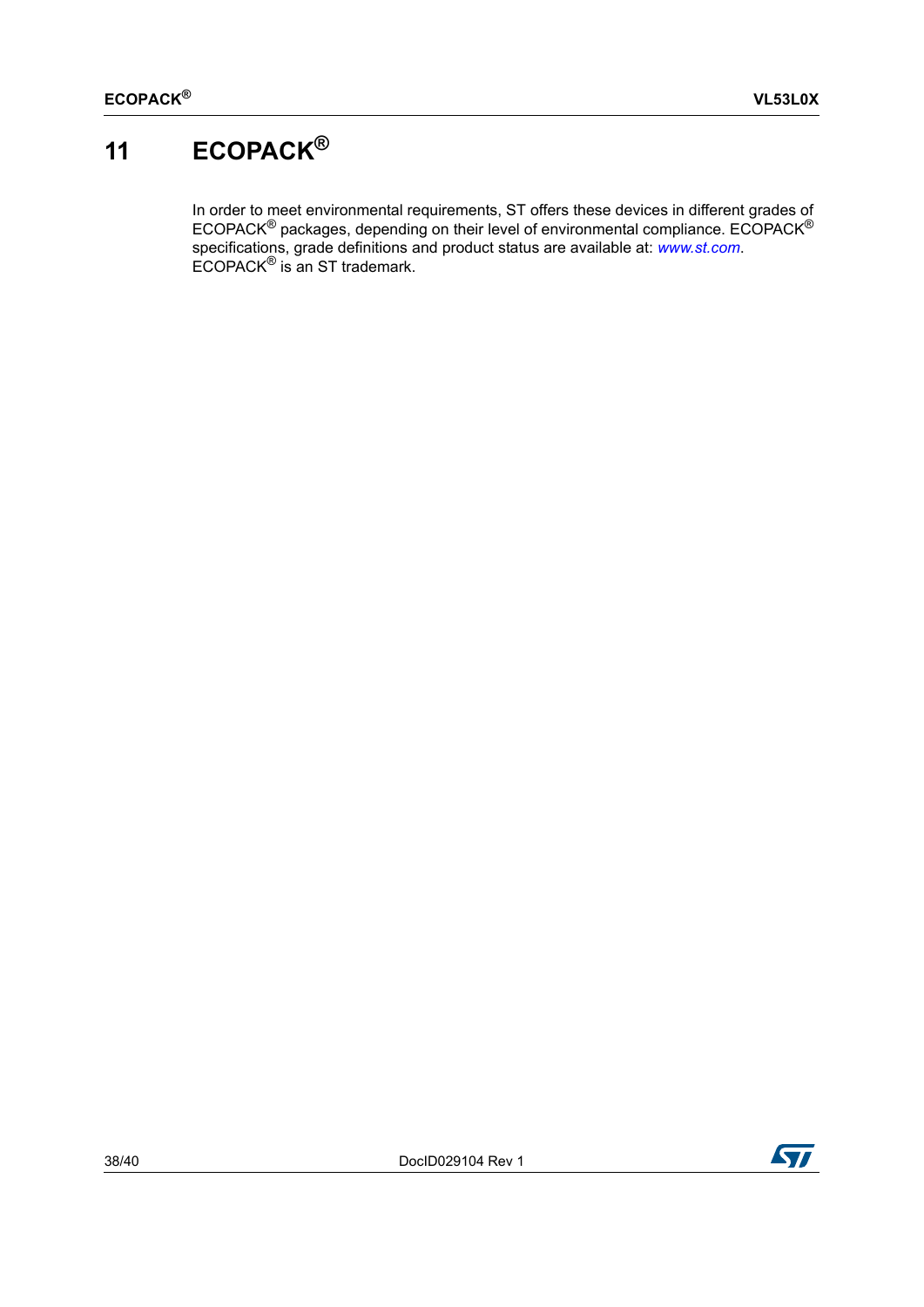# <span id="page-38-0"></span>**12 Revision history**

| Table 19. Document revision history |  |
|-------------------------------------|--|
|                                     |  |

<span id="page-38-1"></span>

| <b>Date</b> | <b>Revision</b> | <b>Changes</b>   |
|-------------|-----------------|------------------|
| 30-May-2016 | .0              | Initial release. |